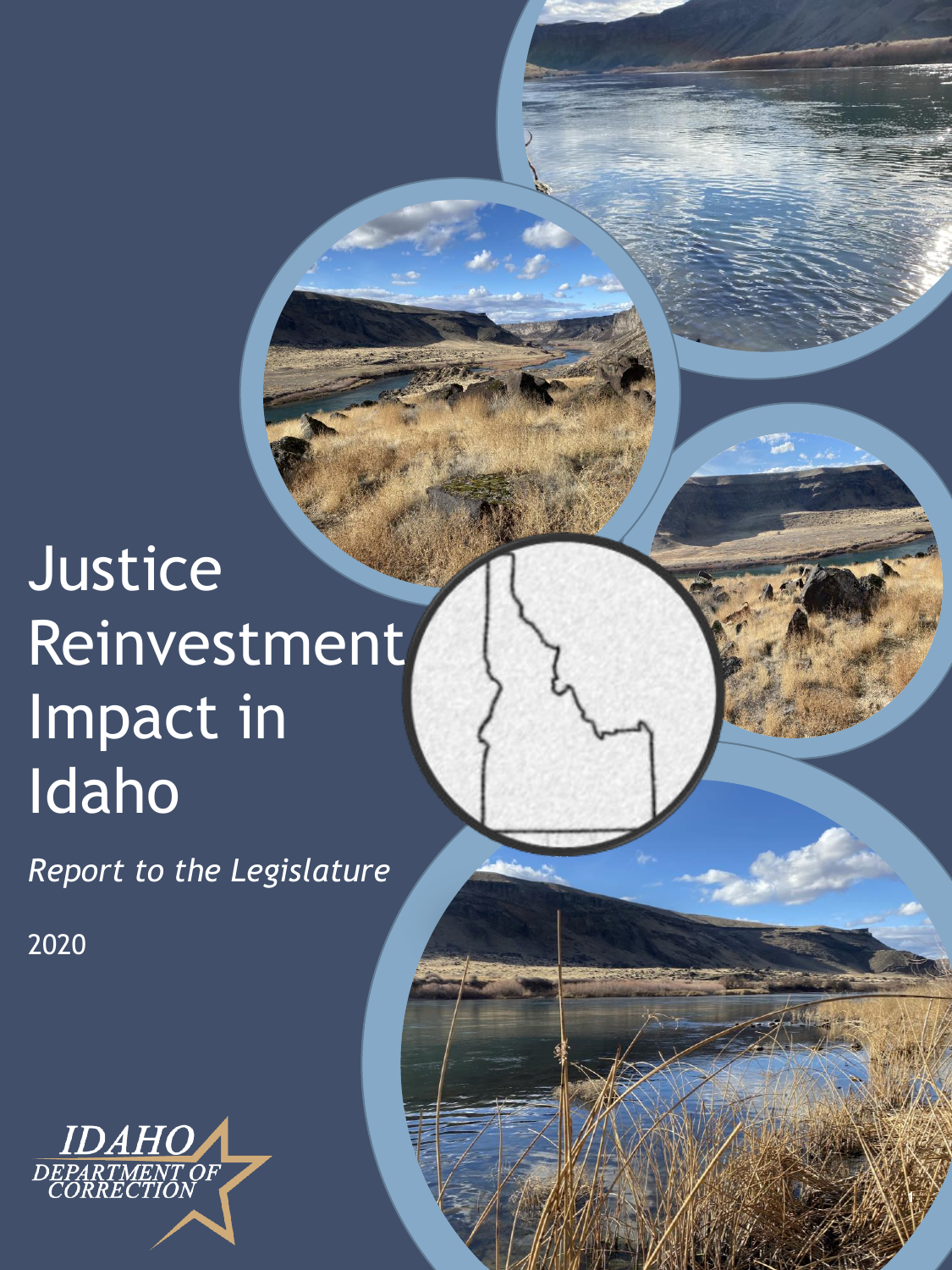# **Overview of Justice Reinvestment Initiative**

As part of the Justice Reinvestment Initiative, the Board of Correction is required to provide an annual report to the legislature detailing any impact this legislation has had on our prison population from the legislation and any savings resulted from its implementation (Idaho Code 20-250).

The JRI legislation was designed to promote the use of evidence-based strategies to improve outcomes. The objective was to provide community resources to most at-risk probationers and parolees in the community and reserve prison space for those most likely to reoffend.

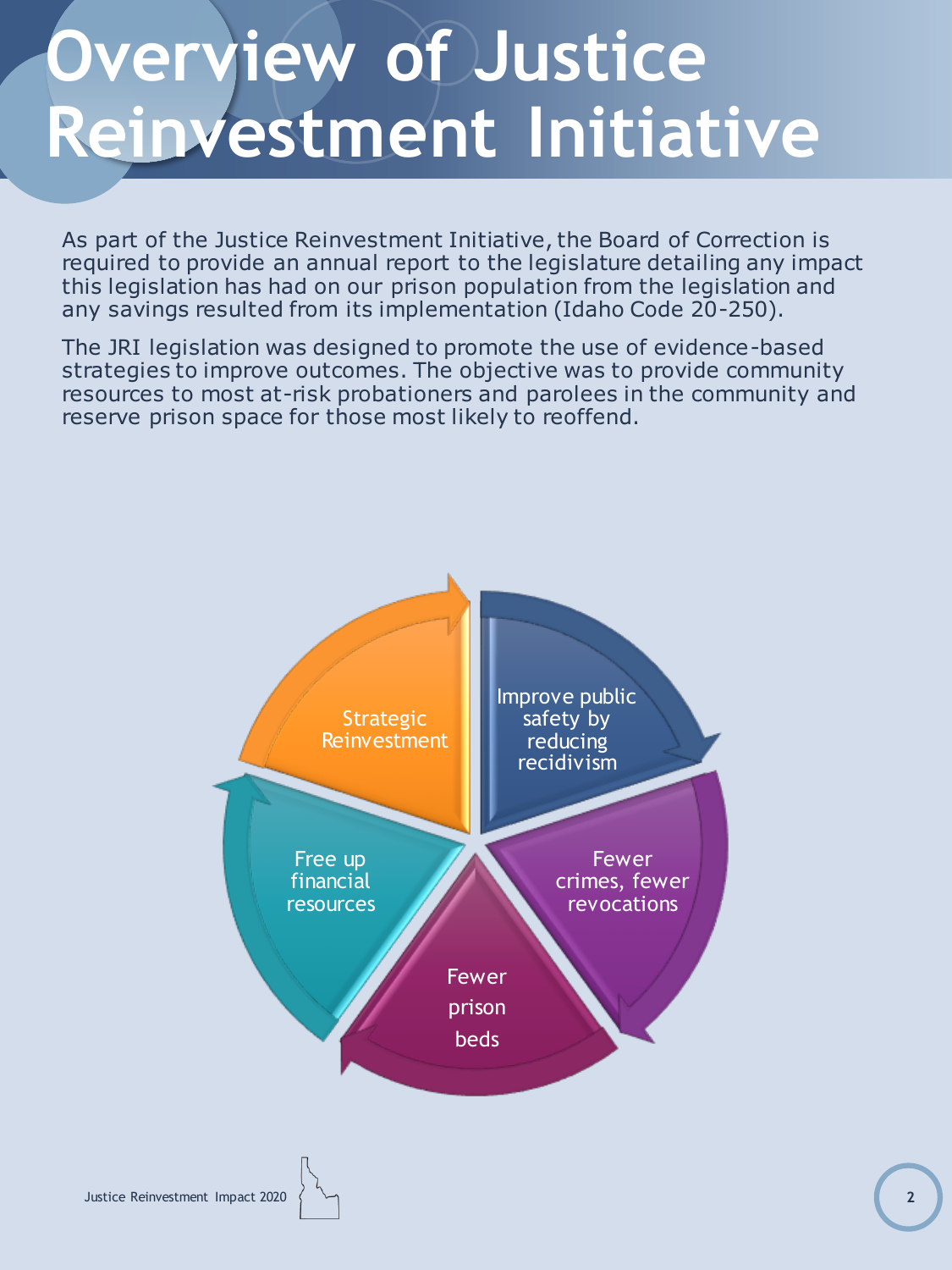# **Highlights**

#### **Savings:**

- **.** \$20.2 million in costs have been avoided through use of fewer prison beds than projected.
- **.** \$15 million saved through the creation of the Limited Supervision Unit (LSU).
- Since 2015, IDOC has collected over \$2 million in victim restitution and closed 844 restitution cases.
- 6,162 probationers and parolees have earned a reduction in supervision term as a result of extended periods of compliance with supervision conditions.
- **Greater numbers of successful Riders<sup>1</sup> have driven up facility** releases and freed up prison beds.



#### **Investments:**

▪ \$56.4 million was invested between FY2015-FY2020 in JRI related activities, including funding for Substance Use Disorder (SUD) treatment and nearly \$3 million for training Idaho Department of Correction (IDOC) staff.



#### **Improvements made:**

▪ Use of more evidence-based, data driven techniques and resources to improve quality of programs and track JRI related outcomes.



#### **2020 outcomes:**

▪ During the past year, Idaho's incarcerated population dropped by about 1,500 individuals. This decrease freed up beds during a critical time, allowing for more effective management of the Covid-19 virus. Although not directly tied to JRI, the decrease in population has also allowed IDOC to reconsider various practices and become more efficient.

**• IDOC has implemented several new diversion options, such** as Connection and Intervention Stations and increased electronic monitoring. There has also been increased investment of resources to determine more effective and

1. Rider is a sententing of ize where the jeast inters and rewards the person is incarcerated. After a period of treatment, up to one year, if the person successfully completes treatment, the judge will determine if they should be placed on probation.

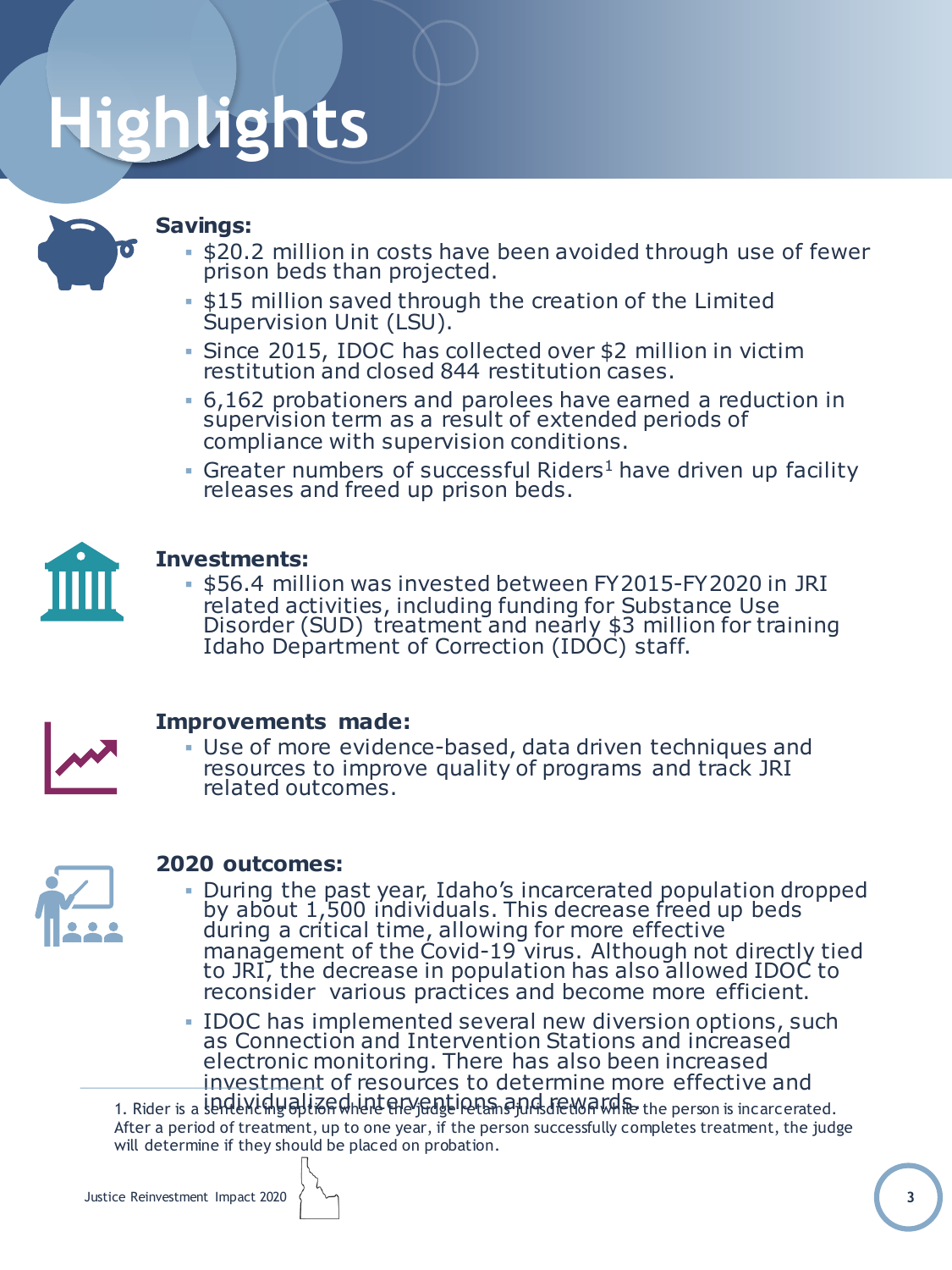# **Introduction**



In the spring of 2014, Idaho policymakers passed the Justice Reinvestment Initiative (JRI) legislation, created after receiving technical assistance from the Council for State Governments (CSG). Initially, CSG analyzed state criminal justice data and identified several key challenges that were contributing to prison growth. JRI's intent was to tackle these challenges by emphasizing investments into recidivism reduction strategies to decrease correctional spending.

**Three** main challenges were identified as contributing to Idaho's prison growth:



**1. Revolving door.** The state's supervision and diversion programs were not reducing recidivism.



**2. Inefficient use of prison space.** Most incarcerated individuals were people whose community supervision was revoked, people sentenced to a Rider, or people convicted of non-violent offenses who were eligible for parole but had not yet been released.



**3. Insufficient oversight.** Idaho lacked a system to track outcomes, measure quality, and track recidivism-reduction strategies and consequently, policymakers were unsure whether their investments were yielding intended outcomes.

JRI requires the Idaho Department of Correction to produce multiple reports tracking the progress, implementation, investments, and impacts of the JRI legislation. This report analyzes progress made since the JRI legislation initially went into effect in July of 2014.

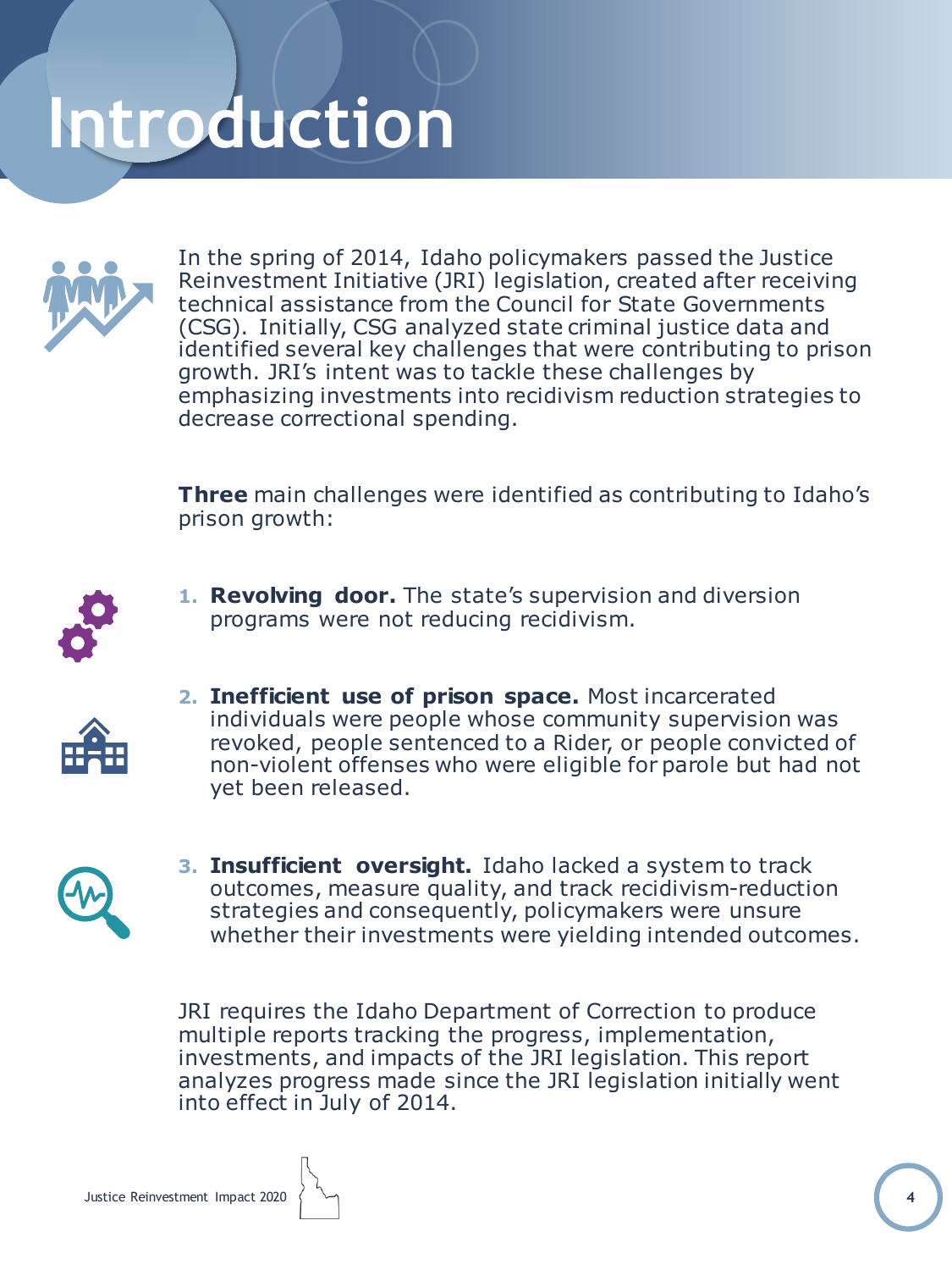# **Challenge 1: A Revolving Door**



#### **Idaho's supervision and diversion programs were not reducing recidivism.**

- **Most individuals convicted of a felony offense were initially** sentenced to probation or a rider term, however, of those, one third experienced a period of incarceration due to probation violation or unsuccessful completion of the Rider program.
- CSG determined this was due to Idaho's slow response to supervision violations and insufficient substance use treatment funding.



#### **JRI Strategy: Strengthen Community Supervision Practices and Programs**

- **.** Use evidence-based practices with swift and certain sanctions for probation and parole violations.
- Prioritize supervision resources based on risk to re-offend by:

A) developing of Limited Supervision Unit;

B) creating earned discharge for low-risk persons on probation or parole;

C) reducing caseload size for managing the moderate and high-risk population.

- **Train Probation and Parole Officers (PPOs) in evidence-based** strategies, motivational interviewing, LSI-R assessment of risk, and other strategies.
- **.** Improve management of victim restitution.
- **Increase funding for community-based treatment.**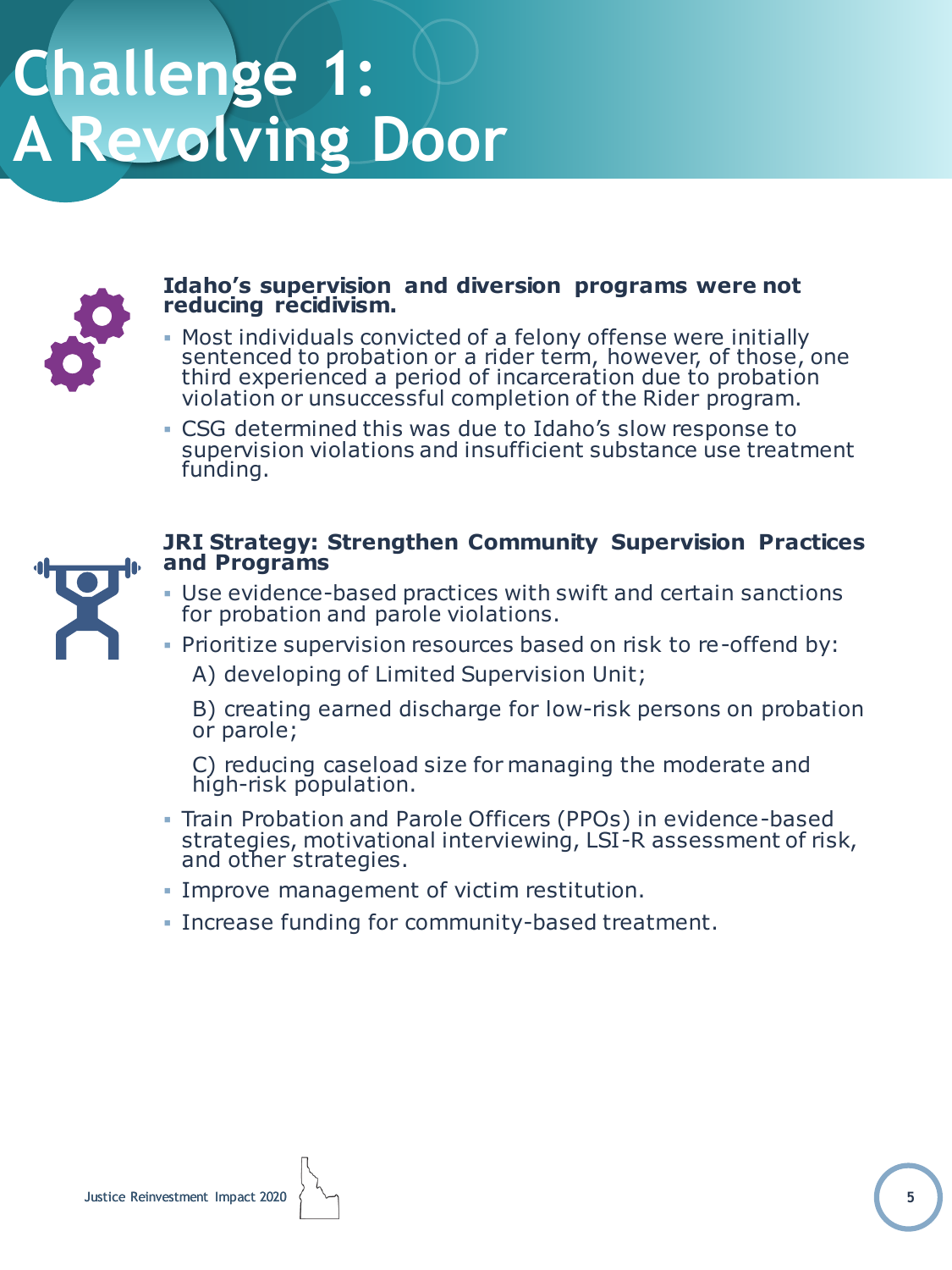# **Strategy 1. Idaho Behavioral Matrix**

The JRI statute established "a matrix of swift, certain and graduated sanctions and rewards to be imposed by the board in response to corresponding violations of or compliance with the terms or conditions imposed."

**Impact:** Currently, there are a two projects in progress with external entities seeking to evaluate the impact of the Idaho Response Matrix (IRM). The outcome of the evaluations will be reported on in next year's JRI Impact report.

Evaluation, however, has been complicated by several changes made within the parole violation graduated sanction process since 2014.

- Initially, the JRI legislation created 90- and 180 day sanctions for first and second violations prior to a revocation.
- In 2017, the parole sanctions were changed to a variety of different parole diversions, such as prison and jail stays, electronic monitoring, or admittance to drug court program in lieu of revocation.
- In late 2019, the process changed again, and rather than using different diversions, all individuals facing parole violations now have a revocation hearing, where most have their parole revoked.

Although the process has changed over time, IDOC has continued to find alternative interventions that can be used prior to probation or parole violation. There are currently four Connection and Intervention Stations (CIS) across the state and two more that will be opening soon. The CISs provide communitybased resources to help increase success for those on supervision and reduce revocations.

#### **Idaho's Response Matrix**

The IRM provides a range of rewards and sanctions that may be applied to an individual based on their risk level and identified needs. Rewards can include positive verbal feedback, certificates for completion of programming, written recognition, or a request for early discharge. Sanctions can include a verbal warning, increased substance use testing, increased reporting, discretionary jail time, or a report of violation.

The IRM is used in conjunction with motivational interviewing techniques, substance use testing, substance use treatment, focused supervision strategies, etc., with the intent of providing a range of rewards and interventions that are unique motivators for change, individualized for each person supervised in the community.

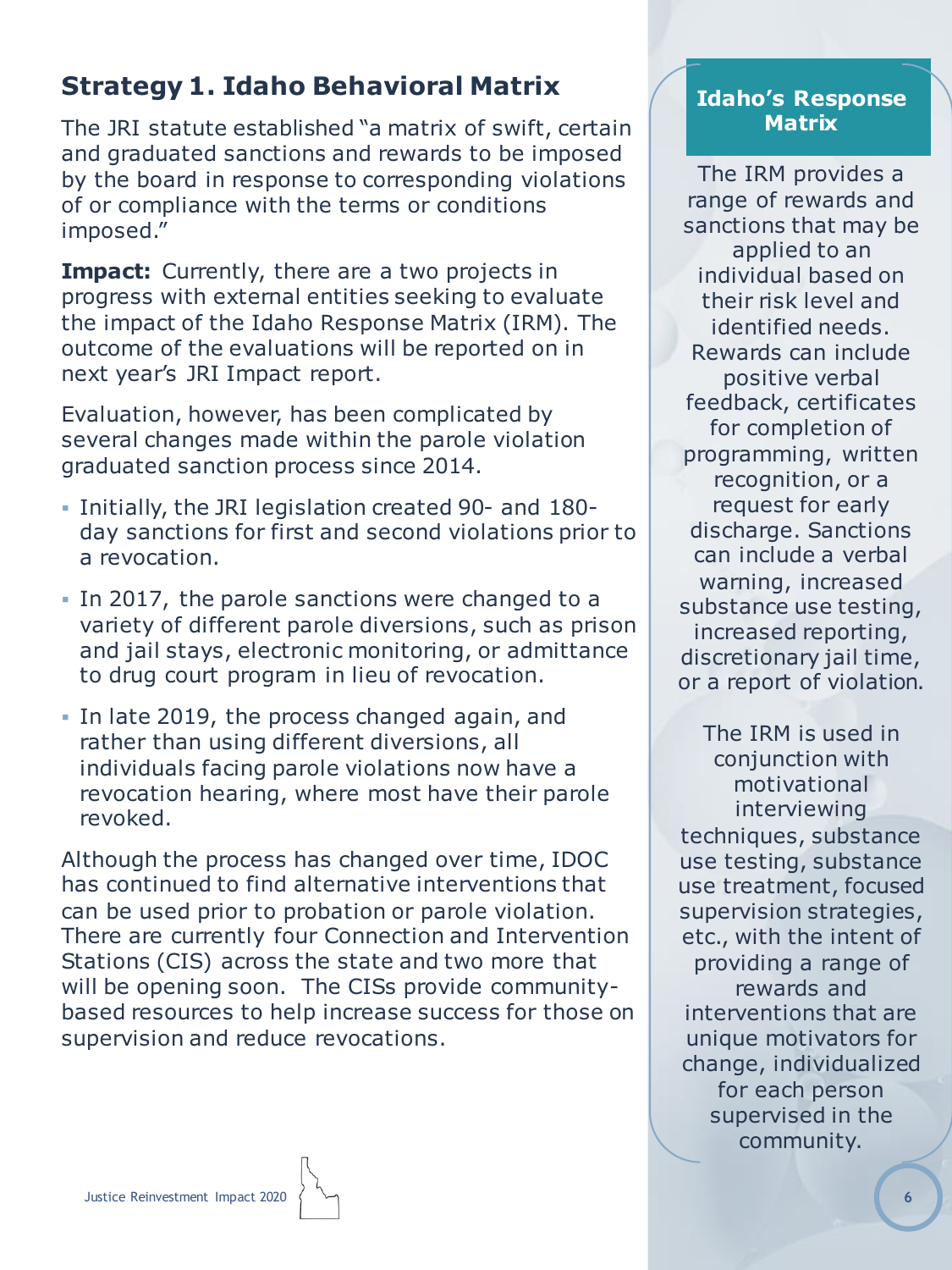# **Strategy 2. Prioritize Supervision Resources on Those with Greatest Risk to Reoffend**

JRI ensured IDOC focused its resources on each person's risk to re-offend through three different means, including:

- creation of the Limited Supervision Unit;
- **Example discharge for low-risk individuals; and**
- keeping supervision caseloads at or below 50 to 1 ratio for moderate or high-risk probationer or parolee.

These actions are based on the Risk-Need-Responsivity principle, where the unique risk and needs of each individual drive treatment and services offered, case management, and supervision strategies. Research suggests that too much of an intervention for low-risk probationers and parolees can do more harm than good, while not enough of an intervention for high risk will not promote behavioral change. Therefore, JRI promotes focusing resources on the moderate- to high-risk rather than on low-risk.

### **A) Limited Supervision Unit**

JRI included the creation of a Limited Supervision Unit (LSU) for those probationers and parolees whose risks and needs merited less supervision than higher risk individuals. In early 2017, this lowrisk caseload was composed of over 2,300 individuals under the supervision of two probation and parole officers. By the end of 2020, that number had decreased to just over 1,400. However, since 2017, IDOC supervises all low risk similarly even though all low risk are not on the LSU caseload.

**Impact:** In FY20, the average annual cost per probationer or parolee for supervision on a regular caseload was \$1,814 (\$4.97 per day) compared to the average annual cost per supervisee on the LSU caseload \$135 (\$.37 per day). For an average of around 1,400 individuals per day, this equates to a savings of over \$2 million in 2020 and about \$15 million total since 2015.

# The LSI-R

JRI mandates the use of a validated risk assessment tool to inform parole decisions, treatment needs, supervision strategies, and sentencing.

The Level of Service Inventory-Revised (LSI-R) assessment has been used in Idaho since 2002 to measure the risk to recidivate and the needs of the supervised population.

There are 54 questions within the LSI-R that measure problem areas associated with:

- Criminal history
- Education/employment
- Financial difficulties
- Family/marital relationships
- Accommodations
- Leisure/recreation choices
- Criminal companions
- Substance use
- Emotional/personal
- Attitude/orientation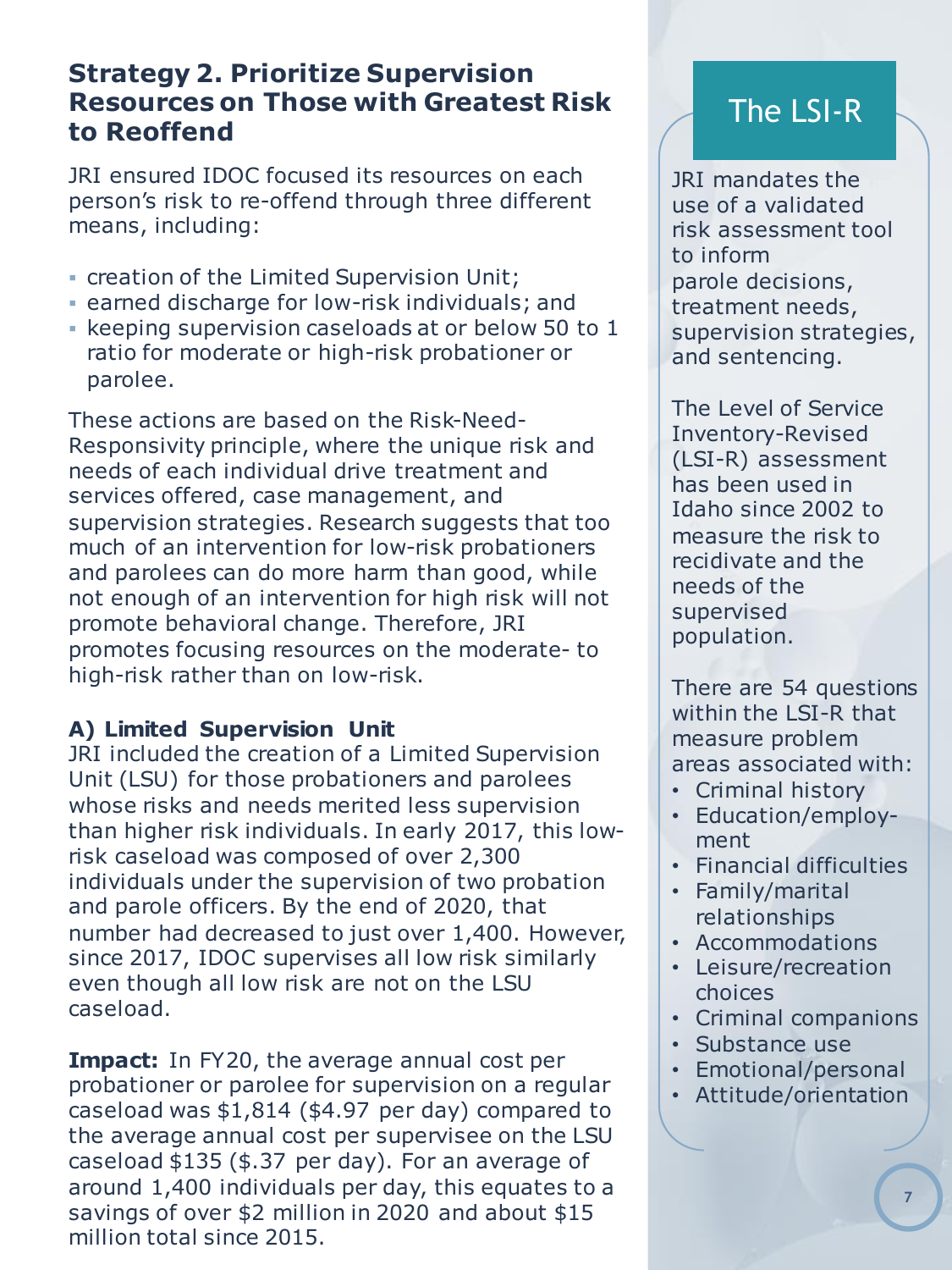### **B) Earned Discharge for Low-Risk Persons on Probation or Parole**

Prior to the implementation of JRI, earned discharge for persons on probation or parole was available but was not prioritized as part of the duties of the PPO. Since the implementation of JRI, IDOC emphasizes earned discharge as a reward for individuals assessed at low risk and an additional means to keep caseloads manageable for staff.

PPOs review low risk cases every six months to determine whether any are eligible for earned discharge. The supervised individual must have completed the minimum amount of time sentenced by the court, have no other current criminal charges, have complied with their conditions of supervision, and fulfilled any financial obligations. Recommendations must also be approved by the district manager prior to submission for final approval from the courts or the Parole Commission.

**Impact:** Since the implementation of JRI, earned discharges initially increased to over 1,000 in 2015, but dropped to 547 in 2020.

Although earned discharges for those on probation remain above 2013 numbers, earned discharges for those on parole have significantly decreased due to a process change that occurred at the end of 2019. Requests for earned discharge from parole are now considered petitions for commutation and require a formal hearing process. A change from monthly to quarterly frequency of hearing schedule also occurred. In 2020, 776 petitions were heard but only 24 commutations were granted.



#### Chart 1. Earned Discharge from Probation and Parole per Year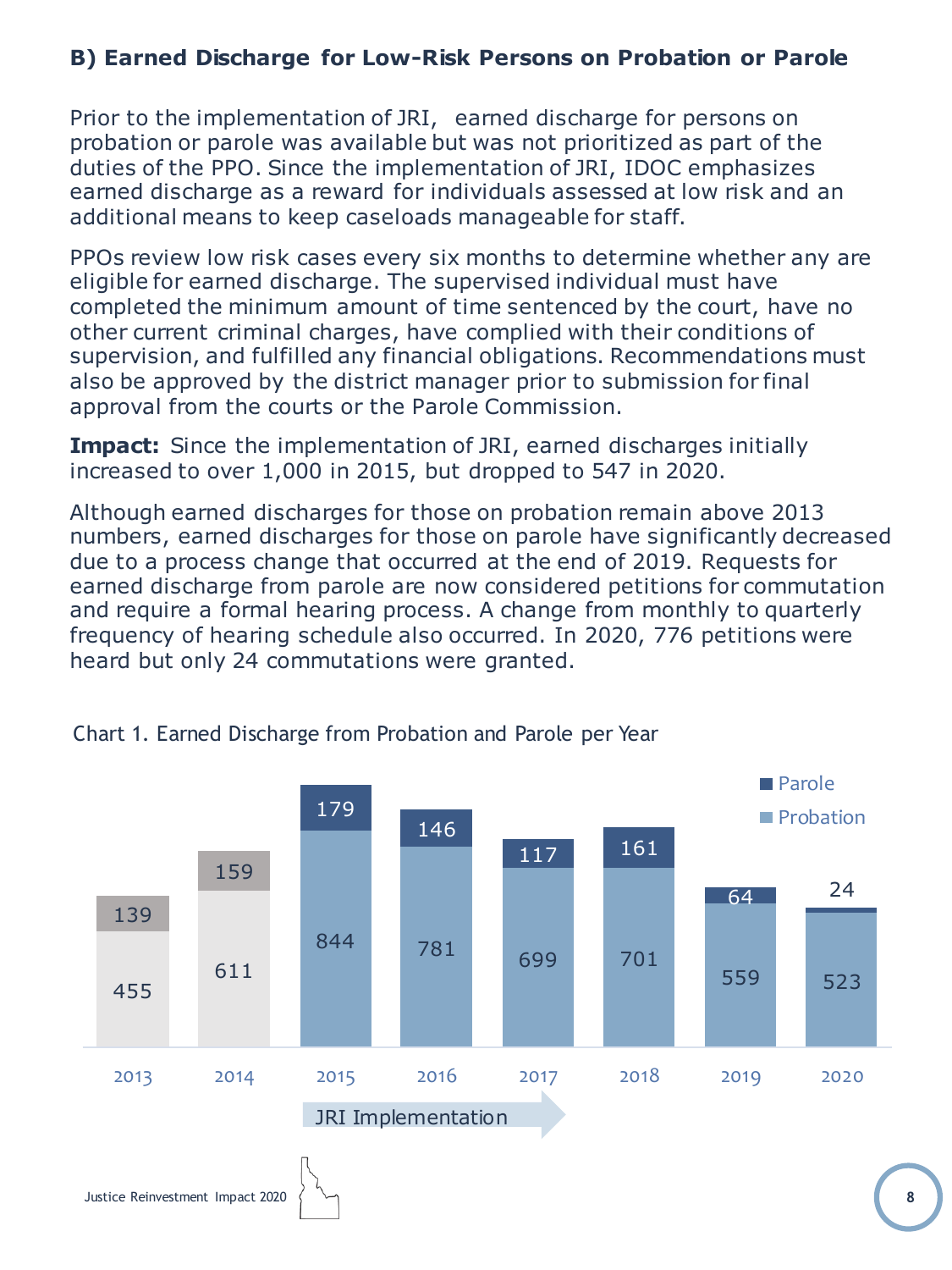#### **C) Officer to Client Ratio Below 50:1 for Moderate and High-Risk Cases**

JRI set the benchmark for community supervision at 50 moderateto high-risk cases per officer. More work is involved with moderateto high-risk cases as they require a greater frequency of face-to-face interactions, home visit checks, employment verifications, expectations for enrollment in treatment, and substance use testing. In addition, the LSI-R risk assessment is conducted more frequently to help determine if risk has reduced in problem areas and if the person's score has changed.

Probation and parole practices shifted to 'focused supervision' in 2017 and specific benchmarks were developed for different types of caseloads. While the intent was to have officers specialize in the supervision of one type of risk/need caseload, frequent movements of clients between PPOs led to staff and client frustrations. In 2019, the agency allowed PPOs to continue supervising individuals, with whom they had gained rapport, even though this could lead to slightly higher caseload sizes.

**Impact:** Currently, there are over 17,000 probationers and parolees and 224 PPO positions. In December 2015, there was an average of 56 moderate to high-risk cases per PPO supervising moderate to high-risk caseloads and close to 14,000 on felony community supervision. IDOC also received funding in 2015 to increase the number of PPO positions to 224.

The chart below provides the year end caseload numbers of individuals 24 and above per PPO. At the end of 2020, caseloads averaged 82 per person, with 42 per caseload that scored 24 and above (mod/high) on the LSI-R.



Chart 2. Mod/high and Total Caseload Size per Officer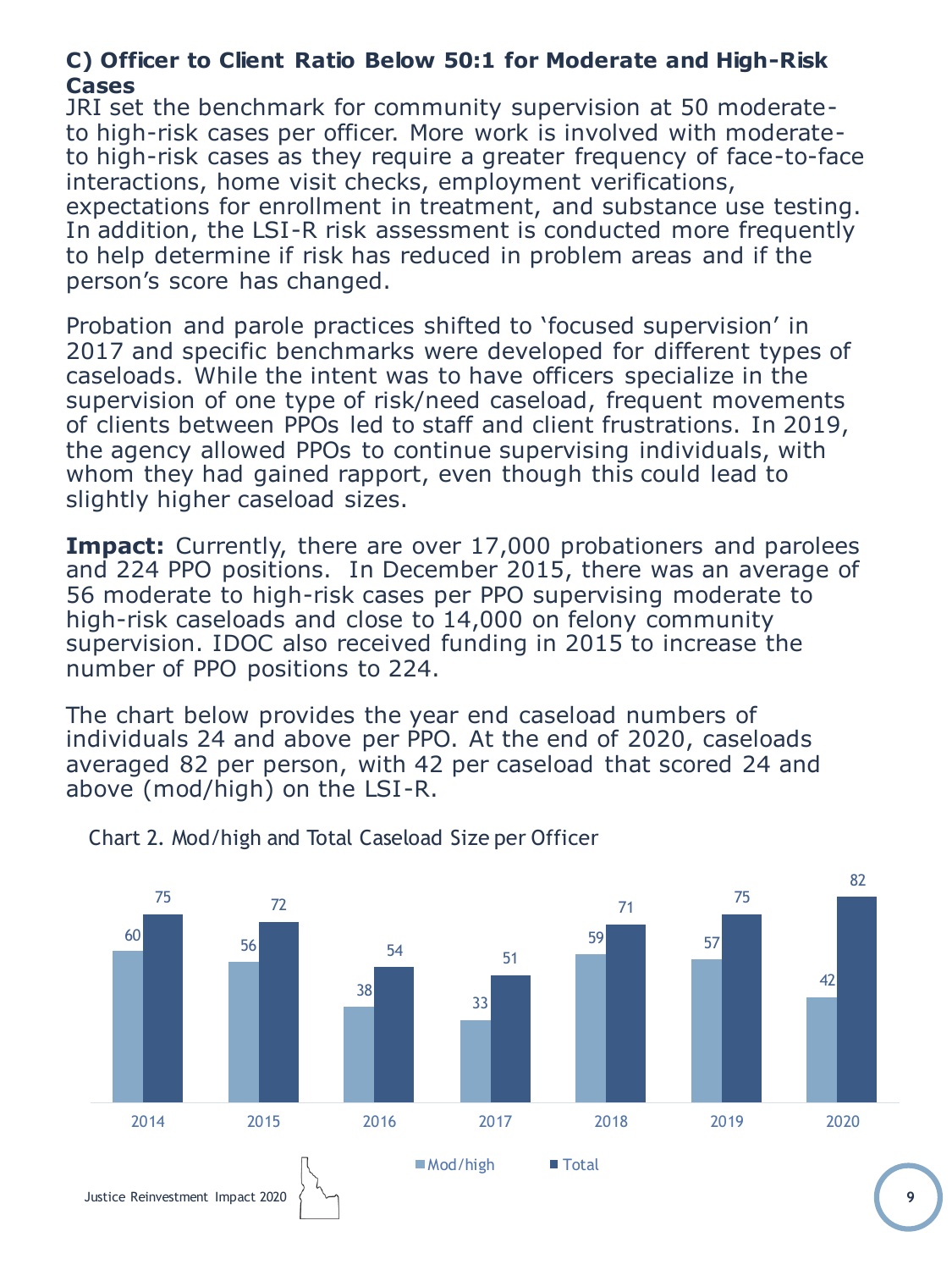# **Strategy 3. Training for Staff**

Since the implementation of JRI in 2014, IDOC has spent \$2.6 million to train IDOC staff in evidence-based programming and supervision techniques. IDOC has provided training to PPOs in motivational interviewing and conducting the LSI-R assessment. IDOC prison case managers and community Drug and Alcohol Rehabilitation Specialists were also trained in new treatment curriculum, including: 1) Cognitive Behavioral Intervention-Substance Abuse (CBI-SA); 2) Aggression Replacement Therapy (ART); 3) Thinking for a Change (TFAC); 4) Cognitive Based Intervention for Sexual Offenders (CBI-SO); and 5) CBI Advanced Practices.

**Impact. IDOC** understands the importance of staff training and continues to emphasize, update, and provide training to staff. In addition, multiple staff have been trained as trainers to provide support and reinforcement of curriculum concepts.

# **Strategy 4. Improved Management of Victim Restitution**

JRI mandated a victim restitution collection process that prioritizes payment to victims of crime. Twenty percent of all income deposited in an incarcerated individual's account can be prioritized for payment to the victim, except in cases where child support is also due.

**Impact:** Since 2015, IDOC has collected over \$2 million from incarcerated individual's garnishments and closed 844 restitution cases. The amount collected has increased every year. The percent of closed cases with percent of average restitution collected primarily from IDOC has also increased from 13% to 55% of total collected to close a case.

| Year         | <b>IDOC Collected</b> | <b>Closed Cases</b> |  |
|--------------|-----------------------|---------------------|--|
| 2015         | \$<br>117,220.89      | 42                  |  |
| 2016         | \$<br>273,629.74      | 116                 |  |
| 2017         | \$<br>347,111.55      | 133                 |  |
| 2018         | \$<br>402,543.93      | 191                 |  |
| 2019         | \$<br>466,537.61      | 192                 |  |
| 2020         | \$<br>468,903.36      | 170                 |  |
| <b>Total</b> | \$<br>2,075,947.08    | 844                 |  |

Table 1. Amount of Victim Restitution Collected and Cases Closed per Year

Note: This data is based solely on monies IDOC has collected, not any additional monies individual county courts have collected; therefore, the total amount Idaho has collected for victims is much larger.

**10**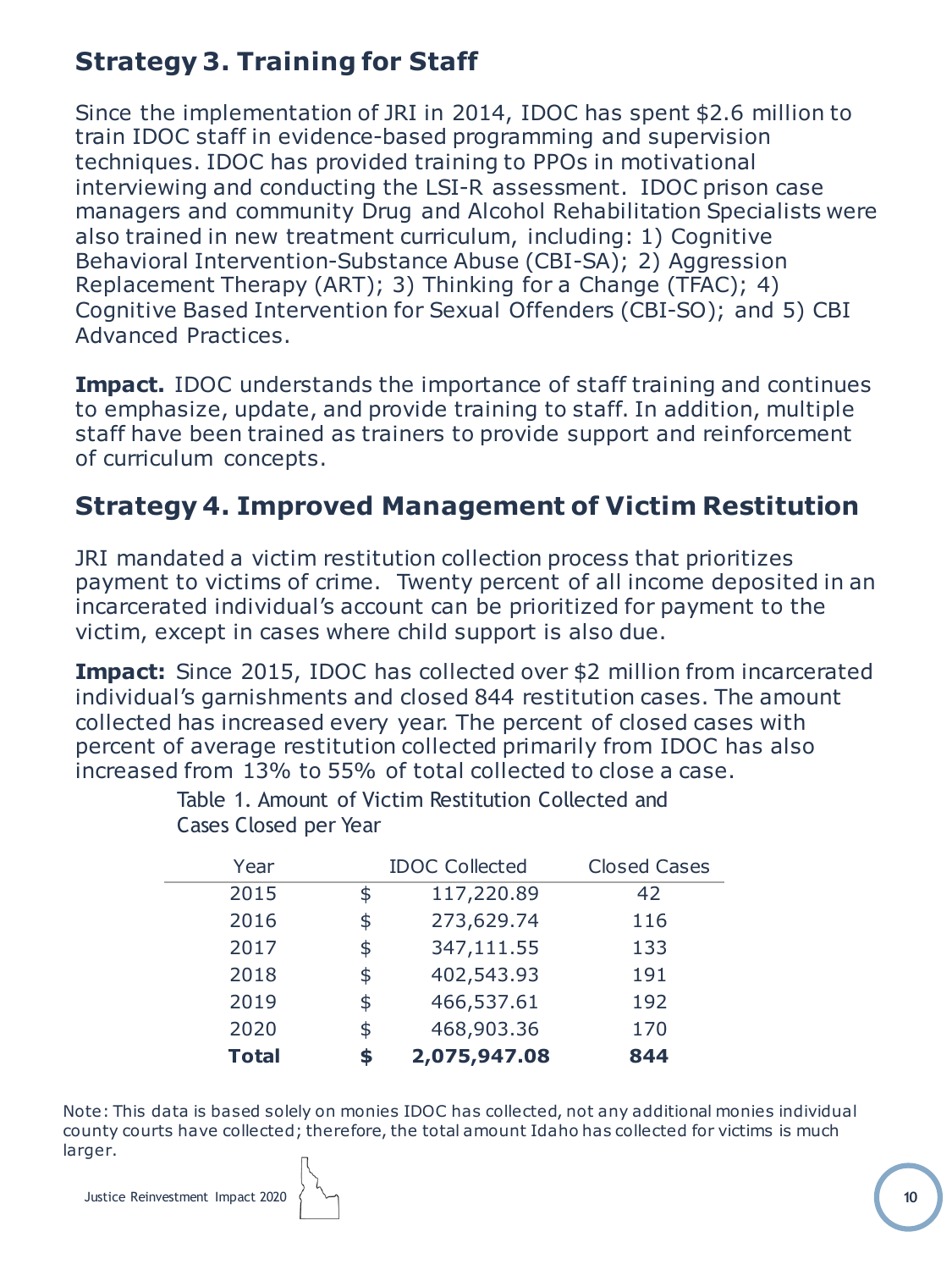### **Strategy 5. Increase Funding for Community-Based Treatment**

Prior to JRI, Substance Use Disorder (SUD) funding was approximately \$6.8 million per year. This amount increased to over \$8 million between FY15-FY19. During FY18-FY19 \$5.5 million was also designated for the mental health treatment of probationers and parolees managed through the Idaho Department of Health and Welfare. After Idaho voted for the expansion of Medicaid (effective January 2020), the legislature decreased SUD funding for the FY21 budget to \$1.8 million with the expectation that many IDOC clients will qualify for Medicaid and access additional services in the community.

**Impact:** Increases to SUD funding and expansion of Medicaid have improved access to treatment for individuals on probation and parole with quicker enrollment in treatment. However, the joint report between IDOC and Idaho Department of Health and Welfare, the FY20 Annual Community Gap Analysis, continues to show a gap between the number of moderate- to high-risk clients in need of but not receiving treatment.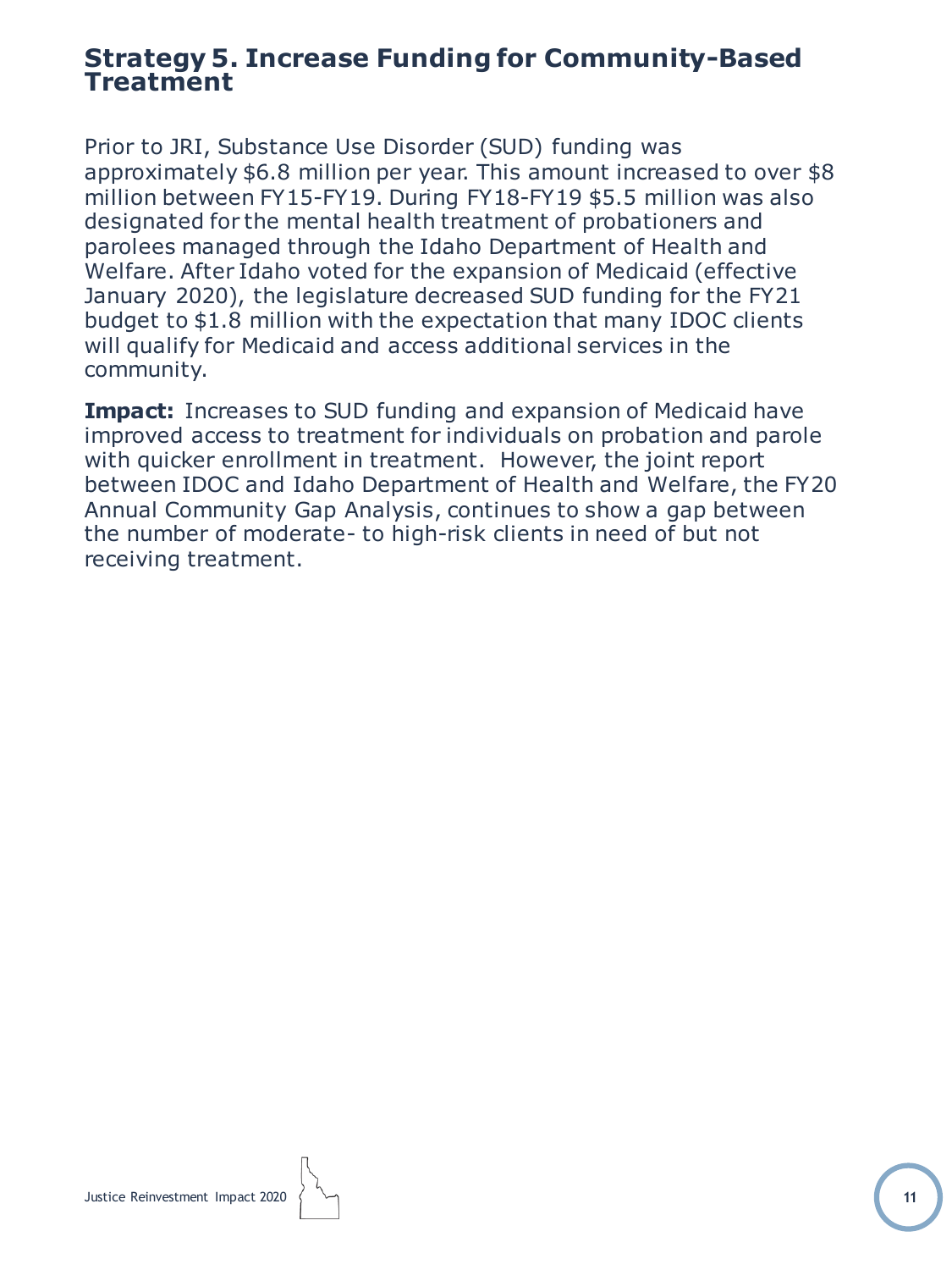# **Overall Impact to Revolving Door**

Probation violations were flat between 2014 through 2018 but decreased during the Covid 19 pandemic. Parole violation rates peaked in 2017 and have since fallen. But the end of 2020 suggests a return to greater violations.



Chart 3. Probation and Parole Violation Annual Violation Rate



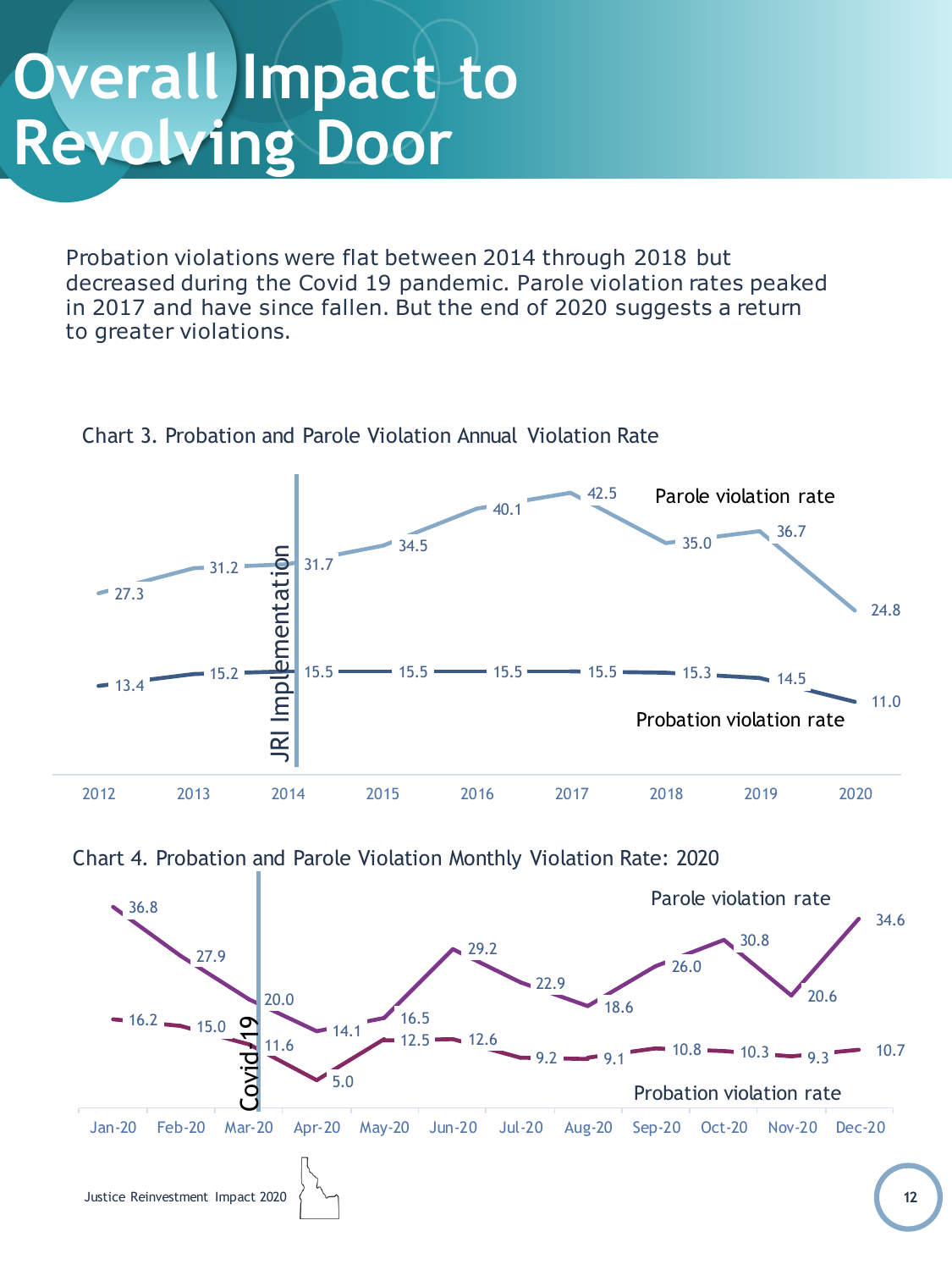# **Challenge 2: Use of Prison Space**

**Most of Idaho's prison population was composed of individuals who had revoked from community supervision, failed a Rider, or had non-violent crime convictions and were eligible for parole but had not been released**

- More than 40% of prison beds were filled with people whose probation or parole had been violated or revoked.
- **.** Low-risk individuals who completed a Rider followed by probation returned to prison within three years at almost twice the rate of low-risk individuals sentenced directly to probation.
- Time served at first parole release for nonviolent offenses was close to double the national average and twice the average minimum term required of the sentence.
- **Most stayed well beyond the fixed term.**
- **.** Large delays in completing required in-prison programming.



# **JRI Strategy: Tailor Sanctions and Parole Decision Making**

- **EXALGE 1** Tailor confinement responses for probation and parole violations to be more specific and diversify options for targeting noncompliance as well as more serious violations.
- **Provide recidivism information to judges within the Pre-Sentence** Investigation report based on risk of reoffending and sentencing option.
- Provide risk assessment information within parole guidelines for parole release decision making to help reserve prison bed space for more violent offenders.
- **.** Increase focus on parole preparation and parole readiness.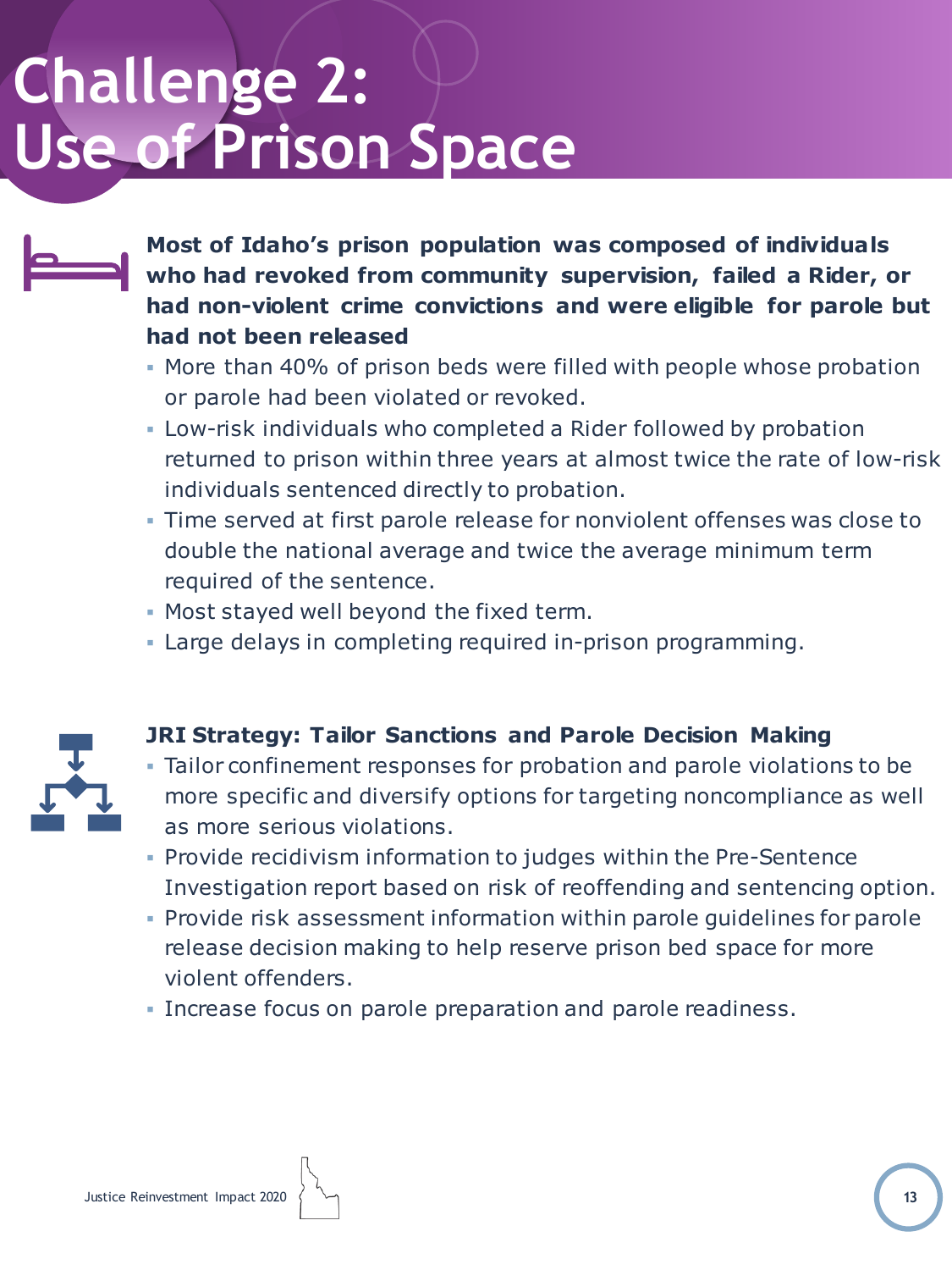# **Strategy 1. Tailored Confinement Responses for Probation and Parole Violations**

JRI created graduated responses to parole violations including up to 90 days of confinement for a first violation and 180 days for the second. After implementation, it was determined that a loophole in the legislation allowed for the release of any parole violator after 90 or 180 days regardless of whether a technical violation or a new crime had been committed. This led to a change in the rule in spring of 2015 that limited the sanctions to only those individuals with technical violations or non-violent new misdemeanor crimes.

In addition, the 90 or 180-day sanctions were originally administered at the sole discretion of the PPO, resulting in a greater number of individuals serving time in county jails. Further changes to the legislation in spring of 2017 tasked the parole commission with determining the best option for each parolee thereby removing the discretion from the PPO.

The 2017 parole diversion options included: confinement in a county jail, a prison stay with further treatment, Correctional Reentry Center placement, electronic monitoring in the community, or placement within a problem-solving court in the community.

There were also different diversion options available for probationers and the court determined whether someone should be placed within a problem-solving court, placed on a Rider, use of electronic monitoring, or have their sentence imposed.

In October 2019, the parole violation process was again modified, and parole diversions were removed as alternative sanctions.

In 2020, IDOC implemented four Connection and Intervention Stations, which operate similarly to day reporting centers, and increased electronic monitoring, as additional options for PPOs to address non-compliance.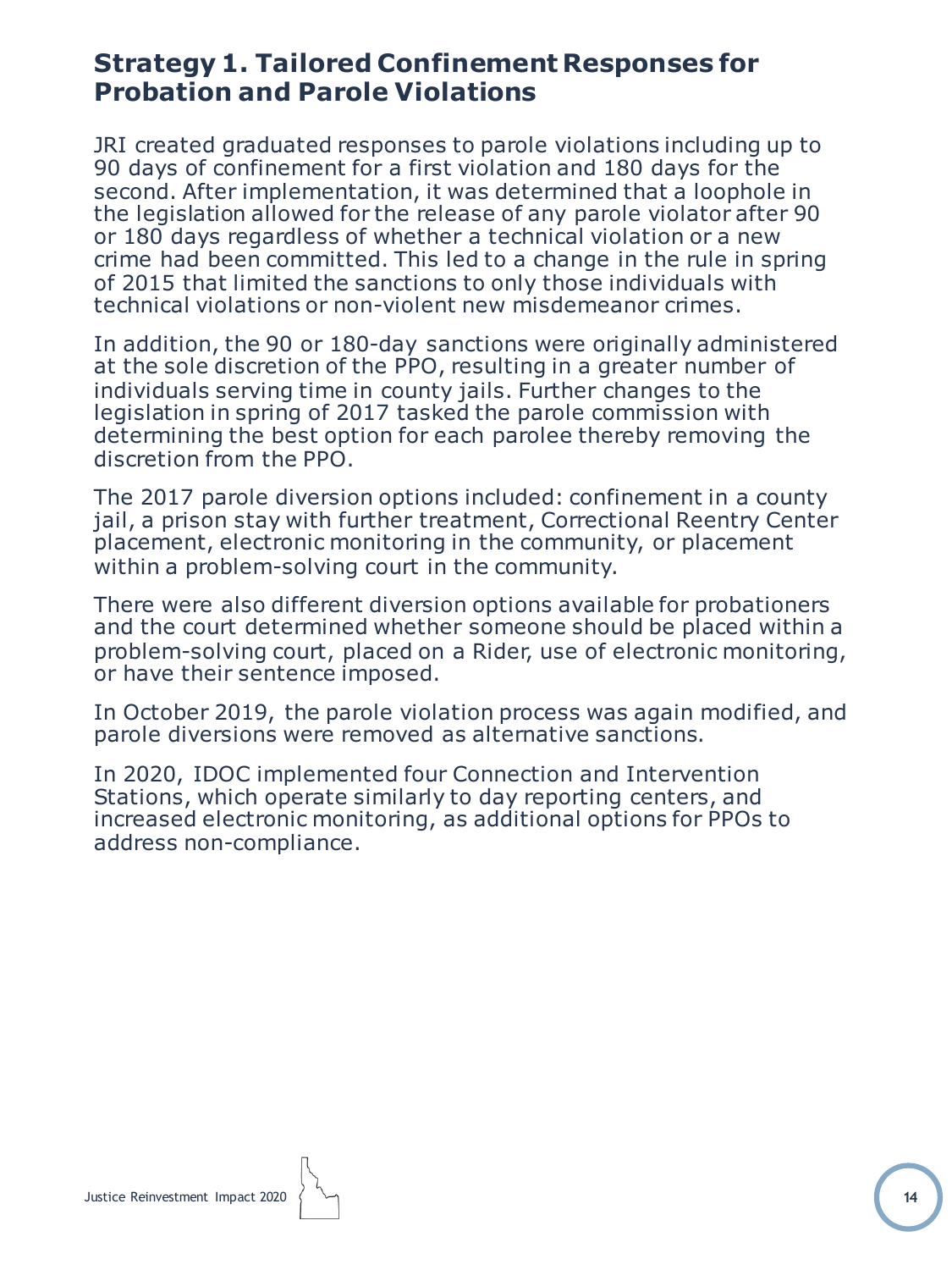**Impact:** While there were 90- and 180-day sanctions and parole diversions available (CY2015-2019), increased revocations occurred within the second and third year of parole, with an overall higher revocation rate than pre-JRI. The three-year revocation rate for 2016 and 2017 was higher than previous years, indicating that the diversions were not successful at decreasing eventual revocation for this population. With the discontinuance of diversions, the one-year 2019 revocation rate is much higher than previous years, at 16.0%.





For probationers, revocations also increased between 2015 through 2017. The one-year rate for 2019, however, is slightly lower than previous years.

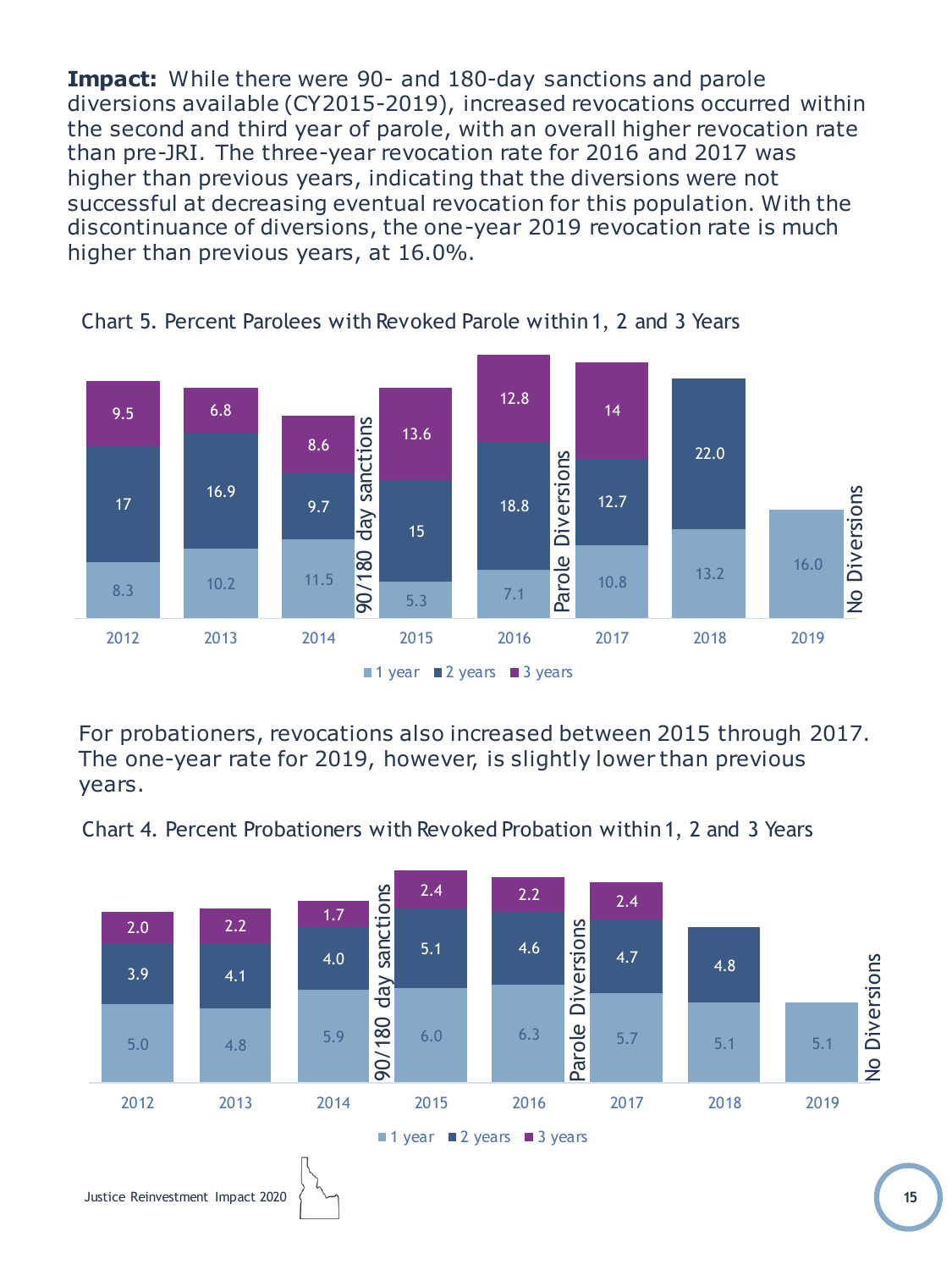The rate of probation and parole violations involving only technical violations (violations of conditions of supervision), rather than violations with a new crime or absconding supervision, initially deceased for probationers and parolees between 2016 through 2018 followed by an uptick in 2019 and an additional decrease in 2020. Since this data has been tracked, it appears the option for 90- and 180-day sanctions led to an increase in number of probation and parole violations occurring for technical violations of supervision. The parole diversions seemed to have helped decrease the number of technical only violations and violations for technical only have remained about the same since the removal of the parole diversion options.

As parole diversions for technical violations have been removed, the Connection and Intervention Stations will be beneficial as an available graduated intervention other than re-incarceration. The CIS intervention started as an option for the supervised population in December 2020.



Chart 5. Percent of Probation and Parole Violations for Technical Violations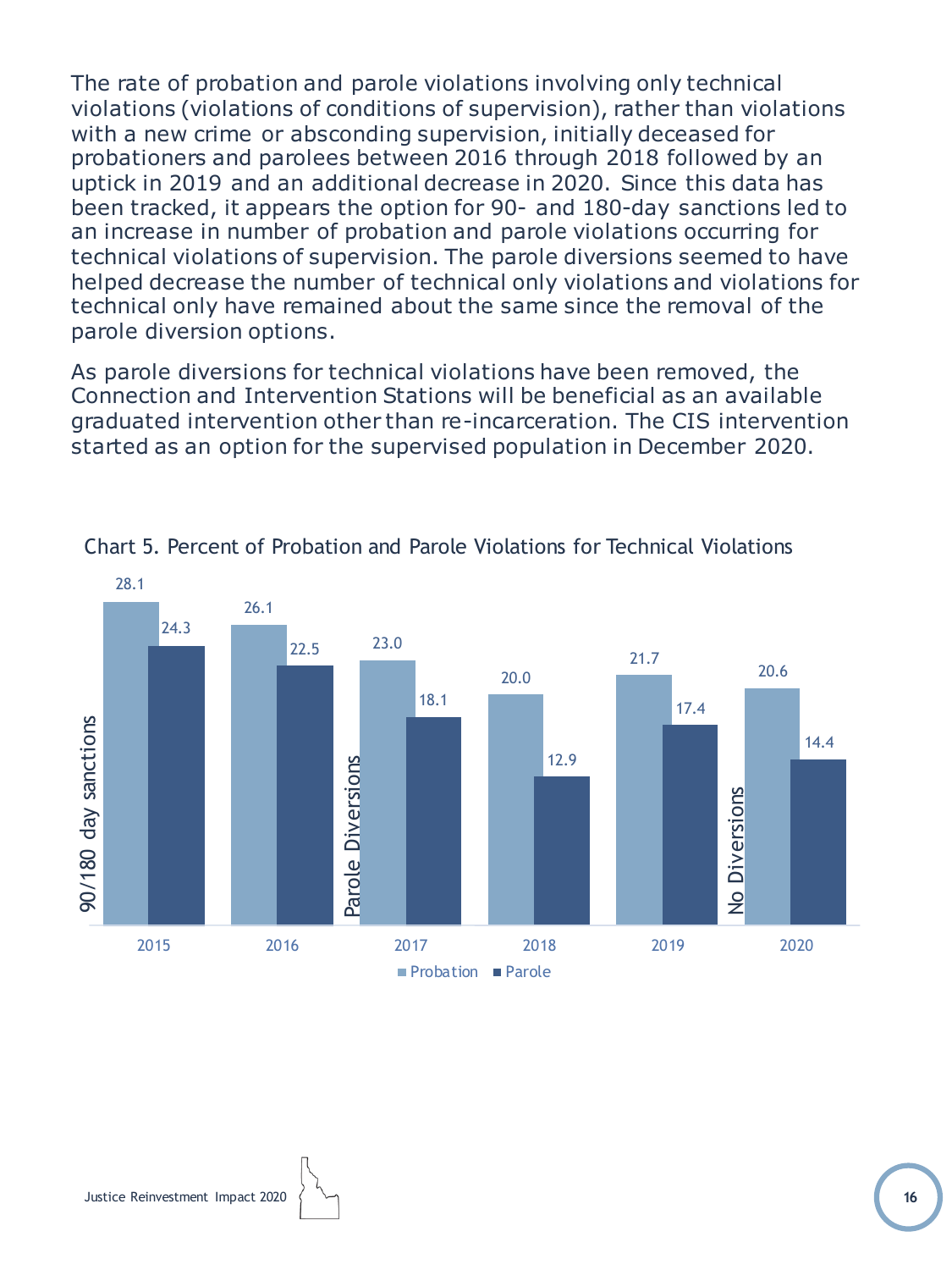# **Strategy 2. Provide Recidivism Information to Judges**

The JRI statute also required all Pre-Sentence Investigation (PSI) reports to be updated annually with three-year recidivism rates for individuals sentenced directly to probation, Rider or Term, by risk level.

**Impact:** The most recent information provided to judges within the PSI indicates that although the cut-offs were changed with the revalidation of the LSI-R, females for the most part continue to have lower recidivism rates than males. Interestingly, males sentenced directly to a Rider at sentencing fare worse than those sentenced to probation, whereas females sentenced directly to a rider recidivate at a rate similar to those sentenced to probation. Outcomes for those sentenced directly Term are better than those on probation or a Rider, but these individuals were most likely convicted of a violent rather than non-violent offense.

| <b>LSI-R Risk Category - Males</b> | <b>Direct to</b><br><b>Probation</b> | <b>Direct to Rider</b> | <b>Direct to</b><br><b>Term</b> |
|------------------------------------|--------------------------------------|------------------------|---------------------------------|
| Low $(0-20)$                       | 13.0%                                | 23.7%                  | 19.8%                           |
| Moderate (21-28)                   | 29.8%                                | 44.7%                  | 27.7%                           |
| $High(29+)$                        | 50.0%                                | 58.3%                  | 38.2%                           |

#### Table 2. Recidivism Risk by New Cut-off Scores for Male Population

#### Table 3. Recidivism Risk by New Cut-off Scores for Female Population

| <b>LSI-R Risk Category - Females</b> | Direct to<br>Probation | <b>Direct to Rider</b> | <b>Direct to</b><br><b>Term</b> |
|--------------------------------------|------------------------|------------------------|---------------------------------|
| Low $(0-22)$                         | 12.3%                  | 10.3%                  | 14.3%                           |
| <b>Moderate (23-30)</b>              | 34.0%                  | 33.1%                  | 33.3%                           |
| High $(31+)$                         | 47.4%                  | 46.7%                  | 40.0%                           |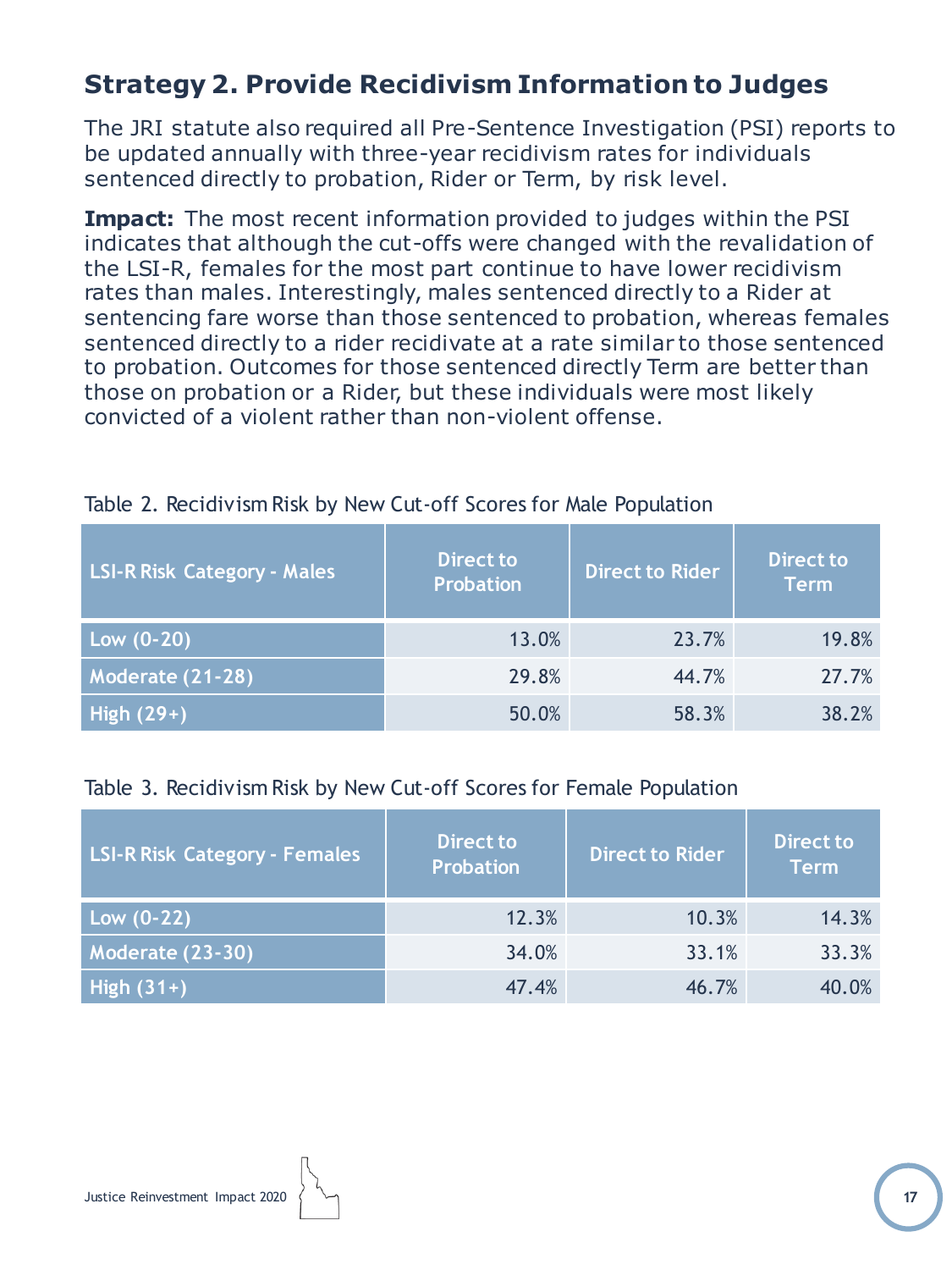**Impact:** To understand the outcome of providing recidivism information to judges within the PSI, the charts below provide a comparison between sentencing to probation, Rider or term for low, moderate and high risk, by crime type. If judges use risk as a factor in sentencing, more moderate and high risk should be sentenced to prison versus probation. Comparing 2013 to 2020, non-violent moderate risk were more likely to be sentenced to term (15.3% compared to 9.7%). High risk violent crimes were also more likely to receive a term sentence (48.6% compared to 41.9%) in 2020 compared to 2013. However, because non-violent low risk individuals were also more likely to be sentenced to term (8.3% compared to 3.9%), risk is not the only factor influencing the judge's decision, but rather indicative of an overall change in sentencing practices.

Chart 5. Percent Sentenced to Probation, Rider or Term by Risk Level and Crime Type: 2013 Compared to 2020

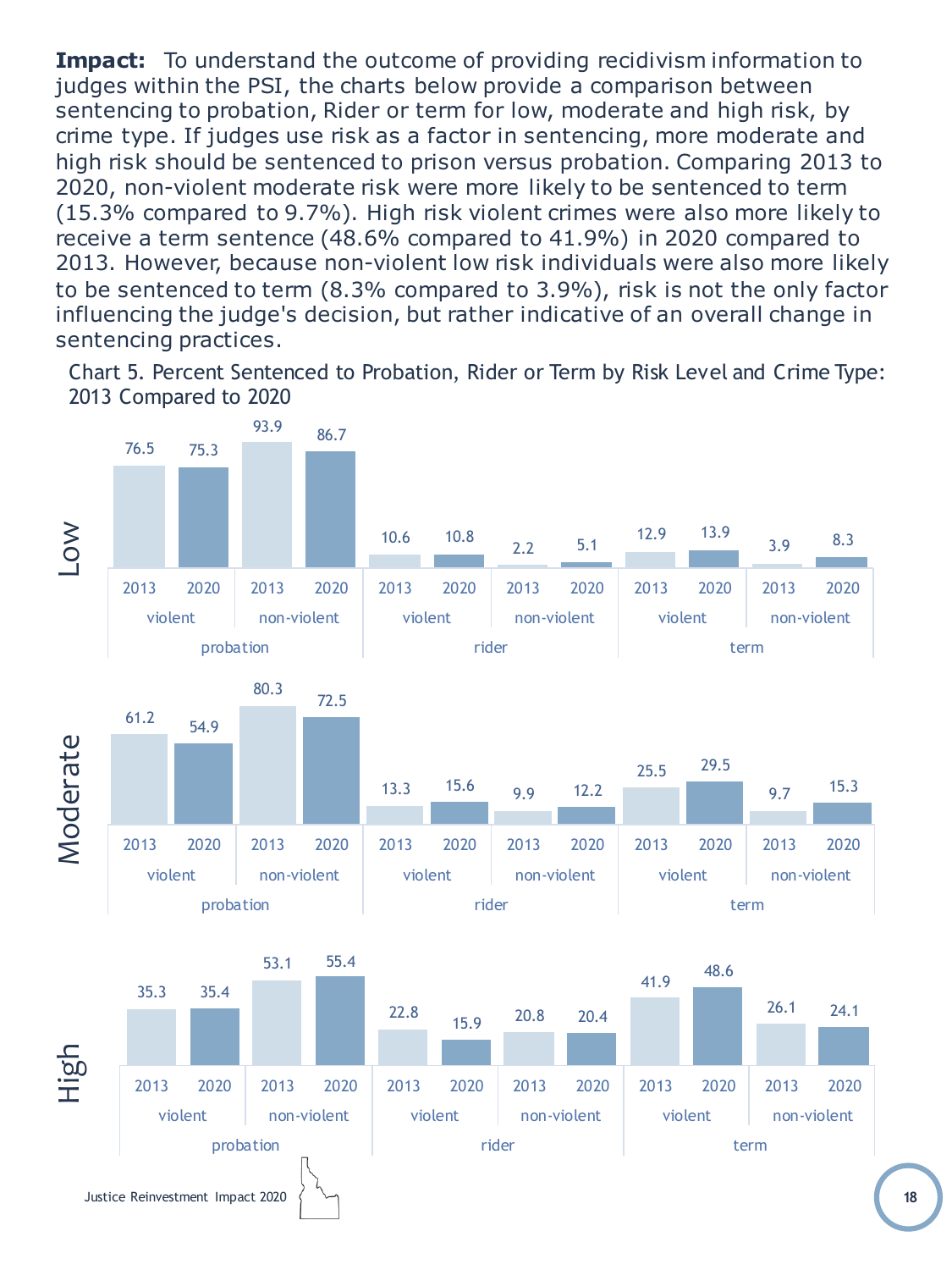# **Strategy 3. Risk Assessment Informs Parole Release**

The JRI Statute emphasizes the use of parole guidelines to help standardize decision-making and ensure the most violent stay in prison while lower risk individuals are released. The guidelines were created and implemented in 2015.

**Impact:** In the fall of 2018, the Urban Institute released the report: "Assessing the Impact of Idaho's Parole Reforms**."** Overall, Urban concluded the guidelines have had a positive impact on parole decisions being made. While they did not find a change in the rate of grant versus deny decisions, they did find greater transparency and consistency. However, as indicated below, the grant rate for regular parole hearings in 2019 and 2020 has decreased from previous years.



Chart 6. Parole Grant Rate

Pelletier, E., Courtney,L.,Elderbroom, B (2018). Assessing the Impact of Idaho's Parole Reforms. Urban Institute. Retrieved at: https://www.urban.org/research/publication/assessing-impact-idahos-parole-reforms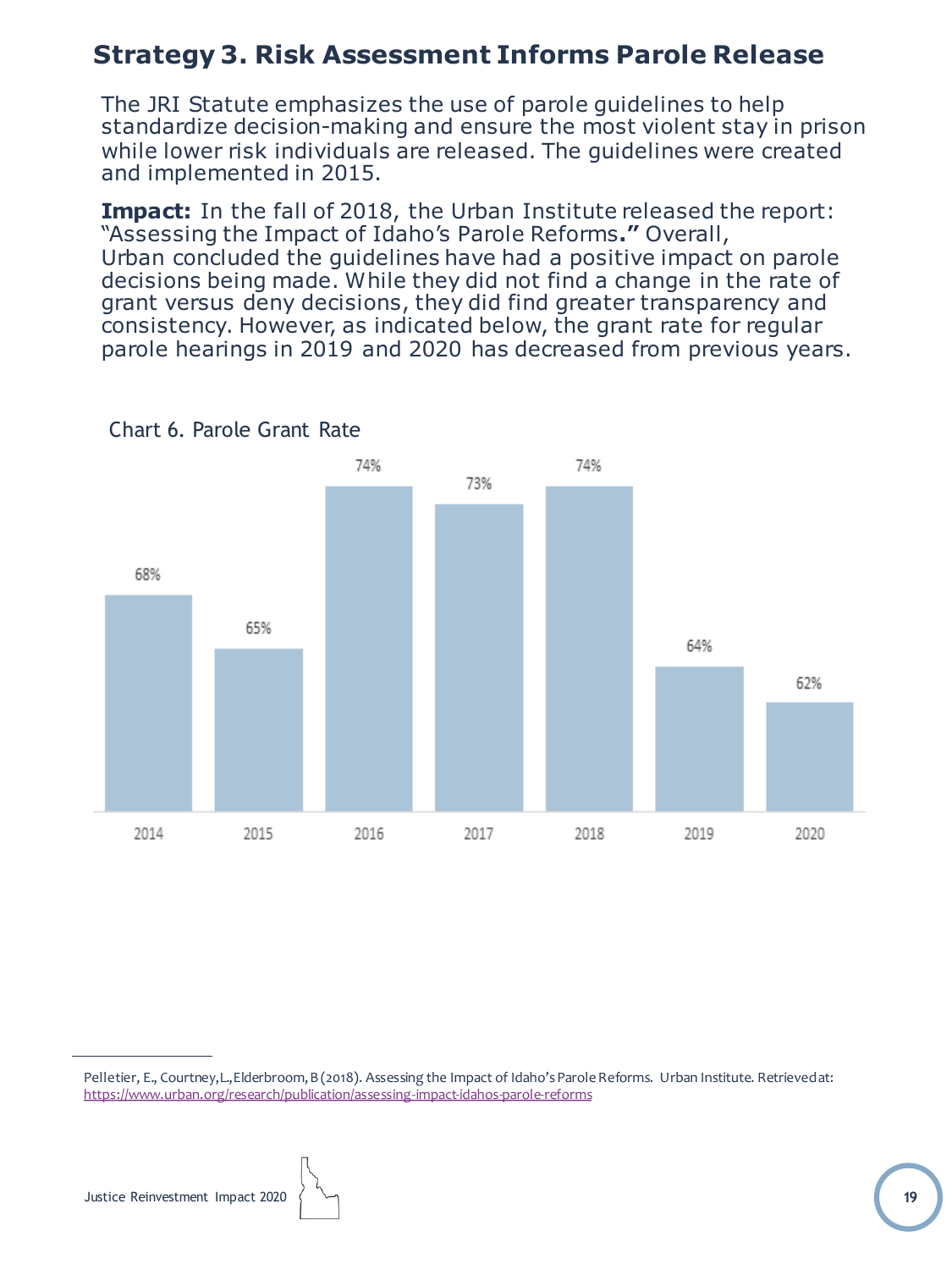# **Strategy 4. More Focus on Parole Preparation and Parole Readiness**

Since JRI implementation, IDOC has emphasized parole readiness and increased the percent of incarcerated individuals who have completed all programming by their parole hearing, up from just 9% in 2015 to 50% in 2019. During 2020, however, there were significant challenges for providing programming. Covid-19 introduced many unique challenges for safely providing programming while practicing social distancing. With increased investment into technology, IDOC will be able to offer more virtual programming if the pandemic continues. Participants will be able to partake in telehealth programming through electronic tablets.



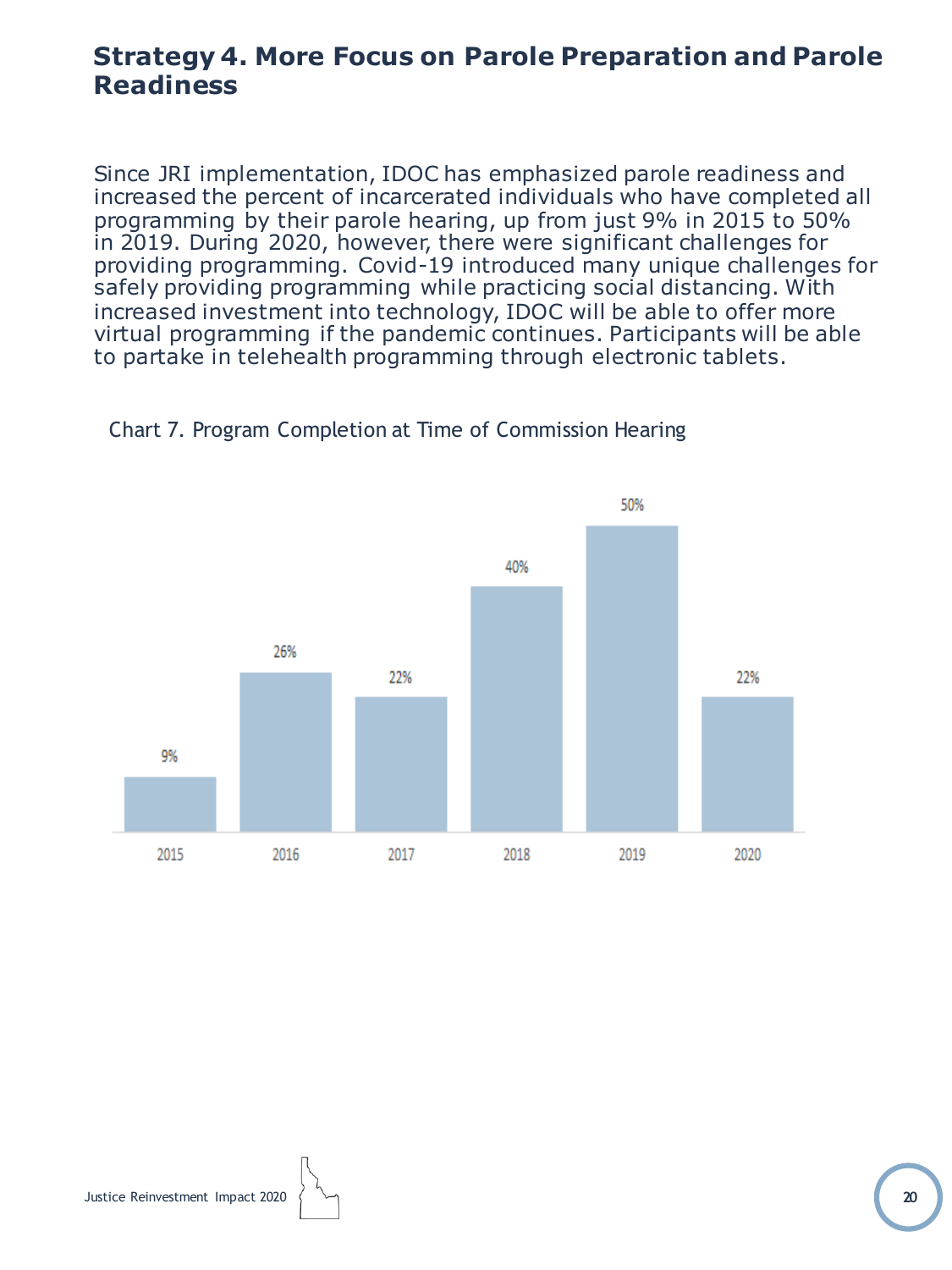# **Strategy 3. Risk Assessment Informs Parole Release**

The JRI Statute emphasizes the use of parole guidelines to help standardize decision-making and ensure the most violent stay in prison while lower risk individuals are released. The guidelines were created and implemented in 2015.

**Impact:** In the fall of 2018, the Urban Institute released the report: "Assessing the Impact of Idaho's Parole Reforms**."** Overall, Urban concluded the guidelines have had a positive impact on parole decisions being made. While they did not find a change in the rate of grant versus deny decisions, they did find greater transparency and consistency. However, as indicated below, the grant rate for regular parole hearings in 2019 and 2020 has decreased from previous years.



Chart 6. Parole Grant Rate

11. Pelletier, E., Courtney,L.,Elderbroom, B (2018). Assessing the Impact of Idaho's Parole Reforms.Urban Institute. Retrieved at: https://www.urban.org/research/publication/assessing-impact-idahos-parole-reforms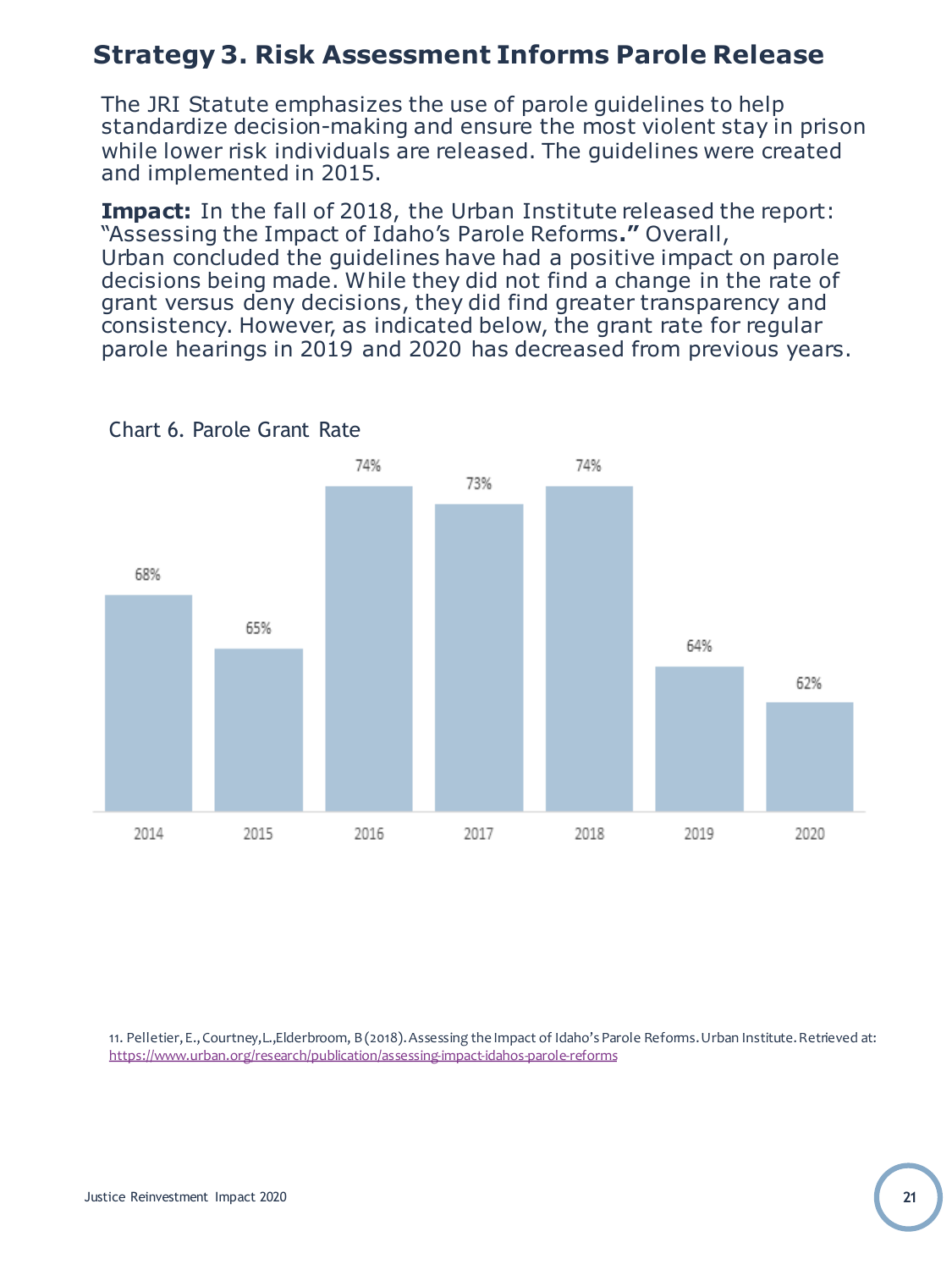# **Overall Impact to Use of Prison Space**

- 1. Idaho's prisons continue to house a high rate of individuals who were unsuccessful on community supervision.
	- 79.8% of admissions to term in 2020 either violated probation (26.9%), violated parole (45.1%), or failed a Rider (7.8%). In 2014, 75.0% of admissions to term were individuals who violated probation (32.2%), parole (26.7%), or failed their Rider (16.1%).
- 2. One effect of the focus on risk at sentencing and within the community has meant that individuals with higher risk scores are more likely to be incarcerated rather than live in the community.
	- The portion of the supervised population considered to have a higher risk to recidivate and incarcerated as opposed to living in the community has increased from 57.9% in 2013 to 67.7% in 2020.
- 3. The JRI statute requires IDOC to track and report on the percent of fixed time served for incarcerated individuals released to their first time on parole. Although this reflects only first-time parole releases, it increases beds available within IDOC institutions. IDOC continues to monitor the length of time served and to ensure individuals are ready for parole if granted release.
	- The average percent of fixed sentence served for nonviolent property and drug offenses between CY2012-CY2020 has remained less than 160%. Thus, for a two-year prison sentence, the average parolee spends a little over three years in prison.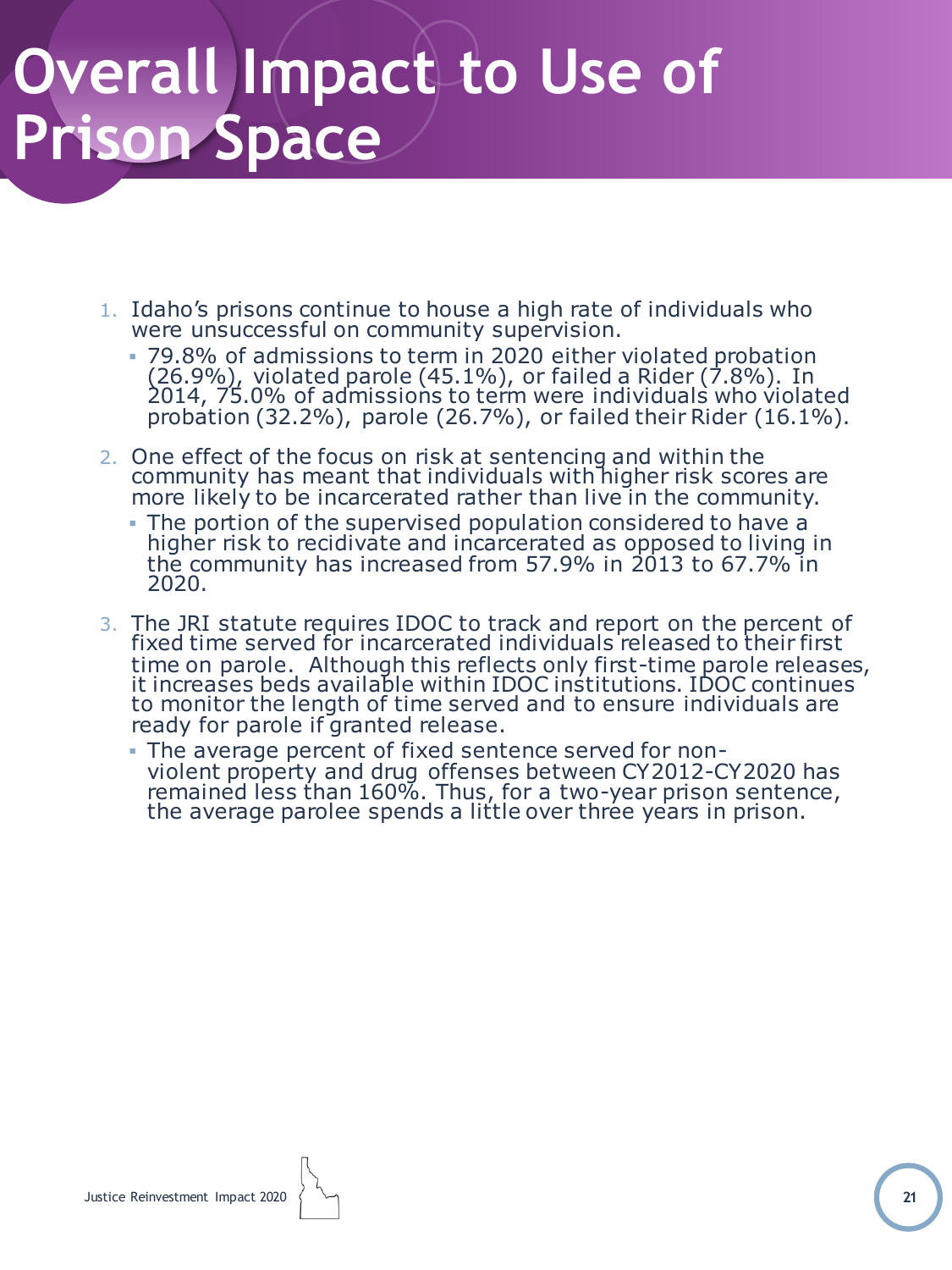

#### **Idaho lacked the ability to track outcomes, measure quality, and assure effectiveness of recidivism reduction strategies**

- **. IDOC and Idaho Commission of Pardons and Parole (COPP) lacked** adequate data systems and staff to review interagency processes, such as determining delays in releases following approvals.
- **.** Network of substance use treatment providers was not evaluated based on certification standards for effective interventions with individuals in the criminal justice system.
- Risk assessment tools had not undergone a rigorous current evaluation to test for validity and reliability.



### **JRI Strategy: Increase Oversight**

- **Established oversight committee to assess policy impacts.**
- **Required risk and need assessments to routinely be reviewed for** quality.
- **.** Increased capacity of state agencies to collect and analyze data to reduce inefficiencies and cut costs.
- Evaluate quality of programs to improve effectiveness.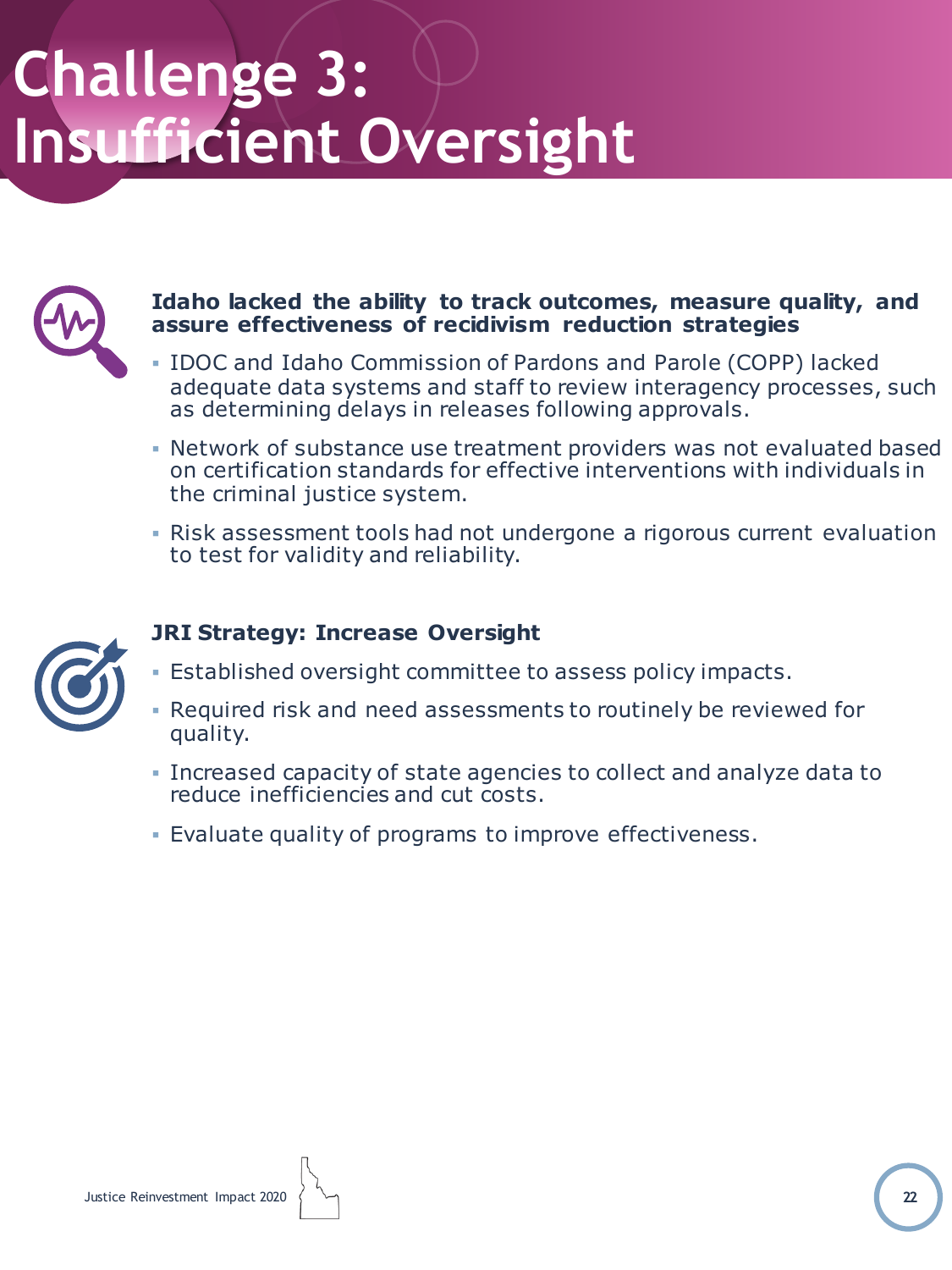### **Strategy 1. Oversight Committee established**

In 2014, Section 67-456, Idaho Code, established the Criminal justice Reinvestment Oversight Committee. The Committee monitored and guided the progression of JRI policies for five years. The committee was scheduled to cease to exist after a final report to the legislature in 2019; however, it has been extended until 2023.

**Impact:** This allows legislators to monitor implementation and guard against backsliding.

#### **Strategy 2. Risk and need assessment validated**

The LSI-R assessment has been in use in Idaho since 2002. JRI requires the tool to be validated every five years. The second validation was performed in Spring of 2020 and found the assessment is predictive of recidivism for Idaho's population. However, there was a significant difference in the scores and recidivism between men and women. Women under IDOC supervision were more likely to have higher scores then men but were less likely to recidivate. This led to the creation of cut-off scores for low, moderate and high that were 2 points higher than for men.

**Impact:** The regular validation of the LS-R tool provides IDOC and COPP improved understanding of which probationers and parolees require higher levels of supervision and how risk factors correlate with recidivism for different sub-populations.

### **Strategy 3. Increased capacity to collect and analyze data**

Through investments into IT capabilities within both IDOC and COPP, both agencies track JRI related information and make more informed decisions about the supervised population. COPP was able to create an internal data management system in 2015, allowing for more successful tracking of information from parole hearings, violation hearings, etc. IDOC and COPP share data through a data warehouse accessible to both agencies.

IDOC has purchased a new case management system that is currently being implemented. Continued data enhancements will improve the ability of IDOC and COPP to track and report on outcomes.

**Impact:** This provide more actionable information to inform on and improve strategies to reduce recidivism and increase public safety.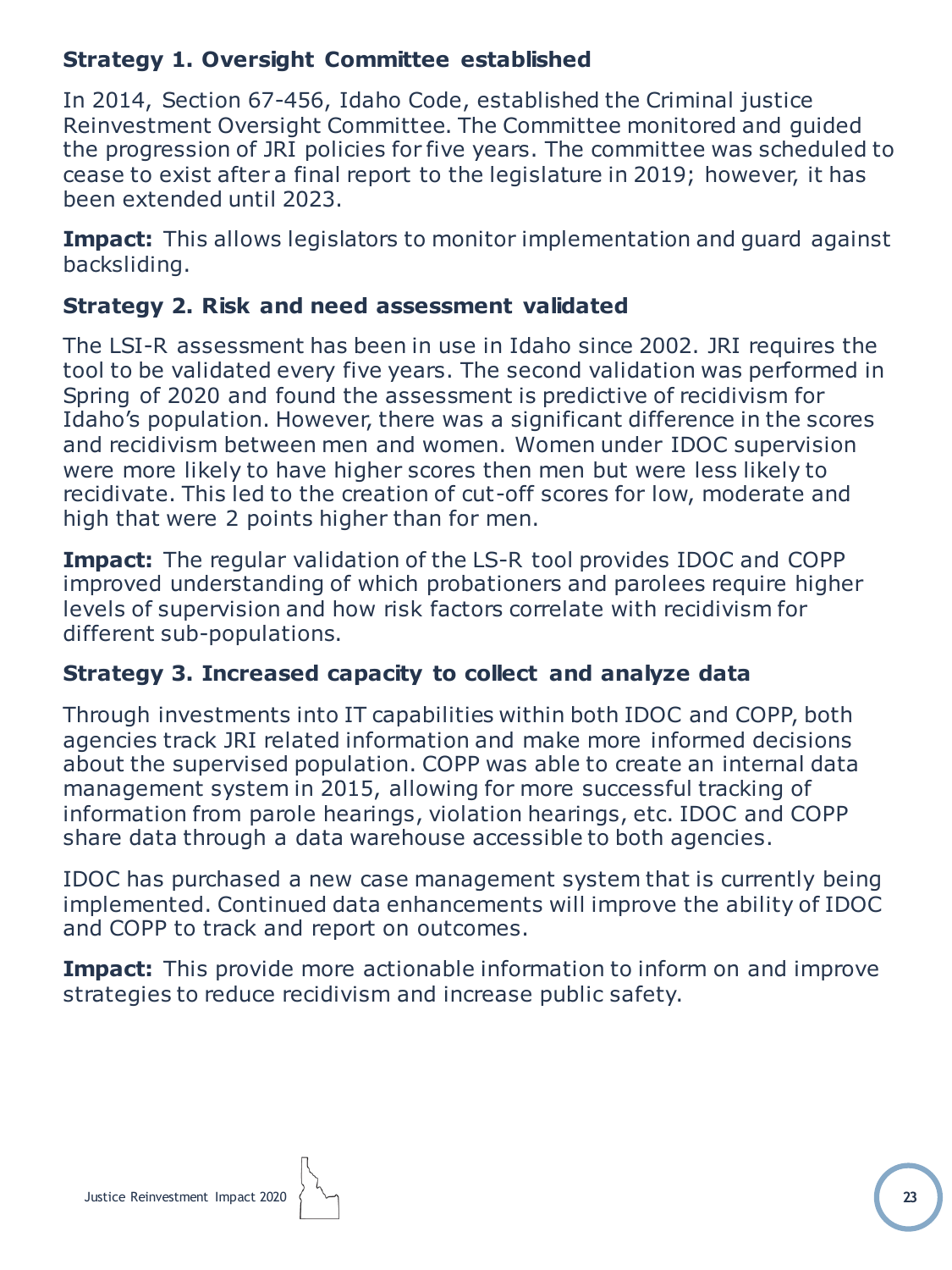### **Strategy 4. Evaluate quality of programs**

Part of JRI is a mandate to evaluate the quality of IDOC programming and provide a report concerning the audits to the legislature every two years. The first report was completed immediately after the Justice Program Assessment by CSG in 2015. It was determined Idaho needed to change programming to meet the intent of SB1357 and offer only evidence-based programming.

**Impact.** The Correctional Program Checklist (CPC) and Correctional Program Checklist Group Audit (CPC-GA) tools have been used for several years to audit programming and the most recent report in 2019 showed all programs assessed with the CPC tool were either "effective" or "highly effective." All but one program assessed with the CPC-GA tool had either a "very high adherence" or a "high adherence" to evidence-based practices.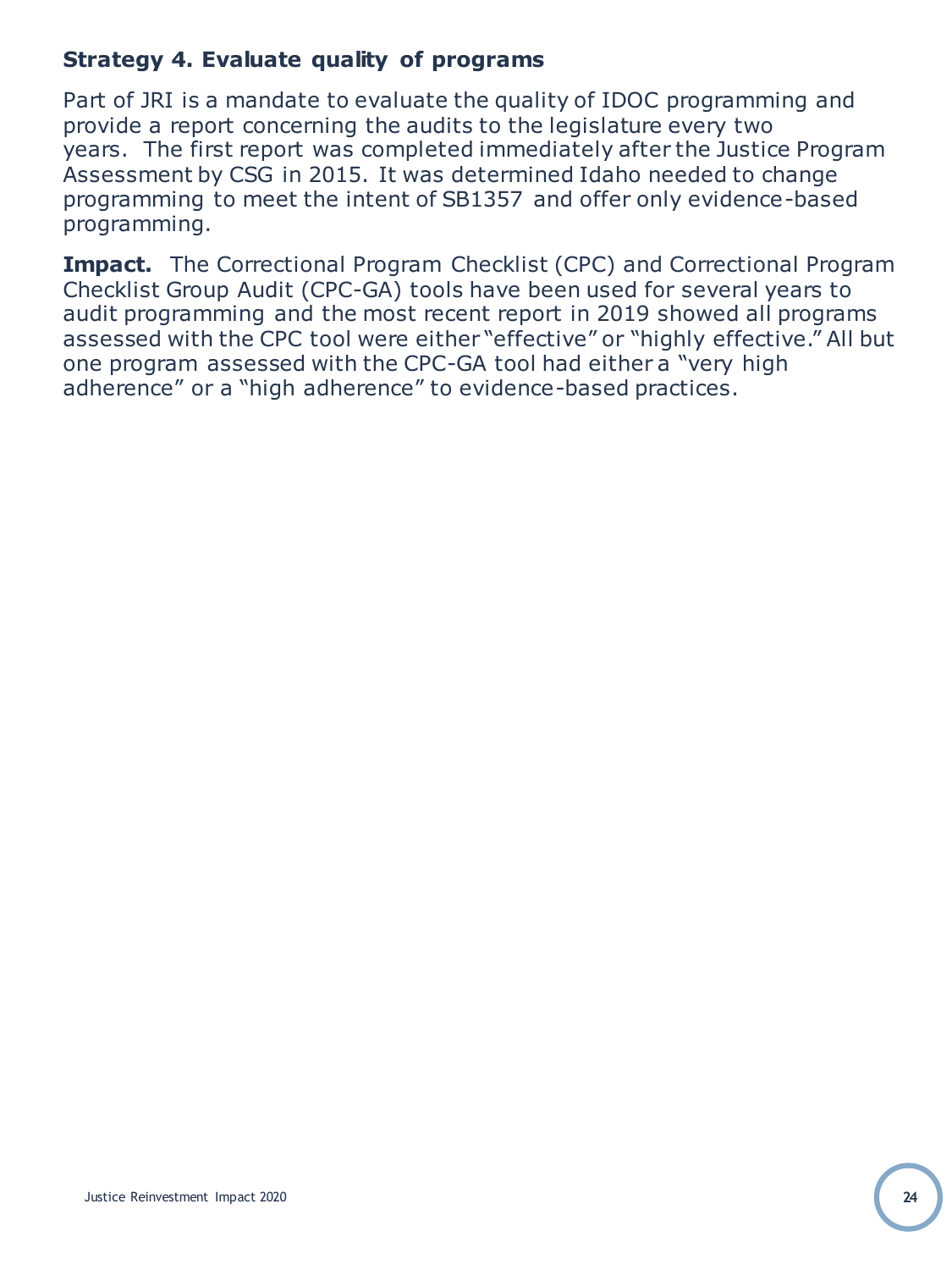# **Idaho's Investments**

Since FY2015, Idaho has invested \$56.4 million in JRI related activities for IDOC and COPP.

| Fiscal<br>Year | <b>SUD</b>   | <b>Training</b> | <b>Trailer Bills</b> | <b>WBOR</b> | <b>LSI</b><br>Validation | Total        |
|----------------|--------------|-----------------|----------------------|-------------|--------------------------|--------------|
|                | \$8,400,300  | \$500,000       | \$2,784,100          | \$27,000    | \$21,500                 | \$11,732,900 |
|                | \$8,275,800  | \$763,700       |                      | \$27,000    |                          | \$9,066,500  |
|                | \$8,304,000  | \$500,000       |                      | \$27,000    |                          | \$8,831,000  |
|                | \$8,343,000  | \$295,000       |                      | \$27,000    |                          | \$8,665,000  |
|                | \$8,523,500  | \$295,000       |                      | \$27,000    |                          | \$8,845,500  |
|                | \$5,772,200  | \$295,000       |                      | \$27,000    |                          | \$6,094,200  |
|                | \$2,891,000* | \$295,000       |                      | \$27,000    |                          | \$3,213,000  |
| Total          | \$50,509,800 | \$2,943,700     | \$2,784,100          | \$189,000   | \$21,500                 | \$56,448,100 |

### **FY2015**

- Shifted 2.5 positions to Management Services (Information Technology— IT)
- **Eive new Probation and Parole Officer positions**
- 19 Probation and Parole Officer positions moved from the Parolee Supervision Fund to the General Fund
- IT upgrades for the Idaho Commission of Pardons and Parole
- Development of a web-based offender reporting (WBOR) system for the Limited Supervision Unit (LSU)
- \$8.4 million community-based Substance Use Disorder (SUD) services
- \$280,000 for five new Pre-Sentence Investigator (PSI) positions
- \$21,500 to validate the departments risk assessment tool, the Level of Service Inventory-Revised (LSI-R).

### **FY2016—FY2021**

Subsequent fiscal years did not have any monies specifically earmarked for JRI. There was, however, some additional monies for SUD Services, departmental training and WBOR. In addition, IDOC received a \$1.5 million Bureau of Justice Assistance grant to fund reentry specialists in the

#### community.

Justice Reinvestment Impact 2020 **25**